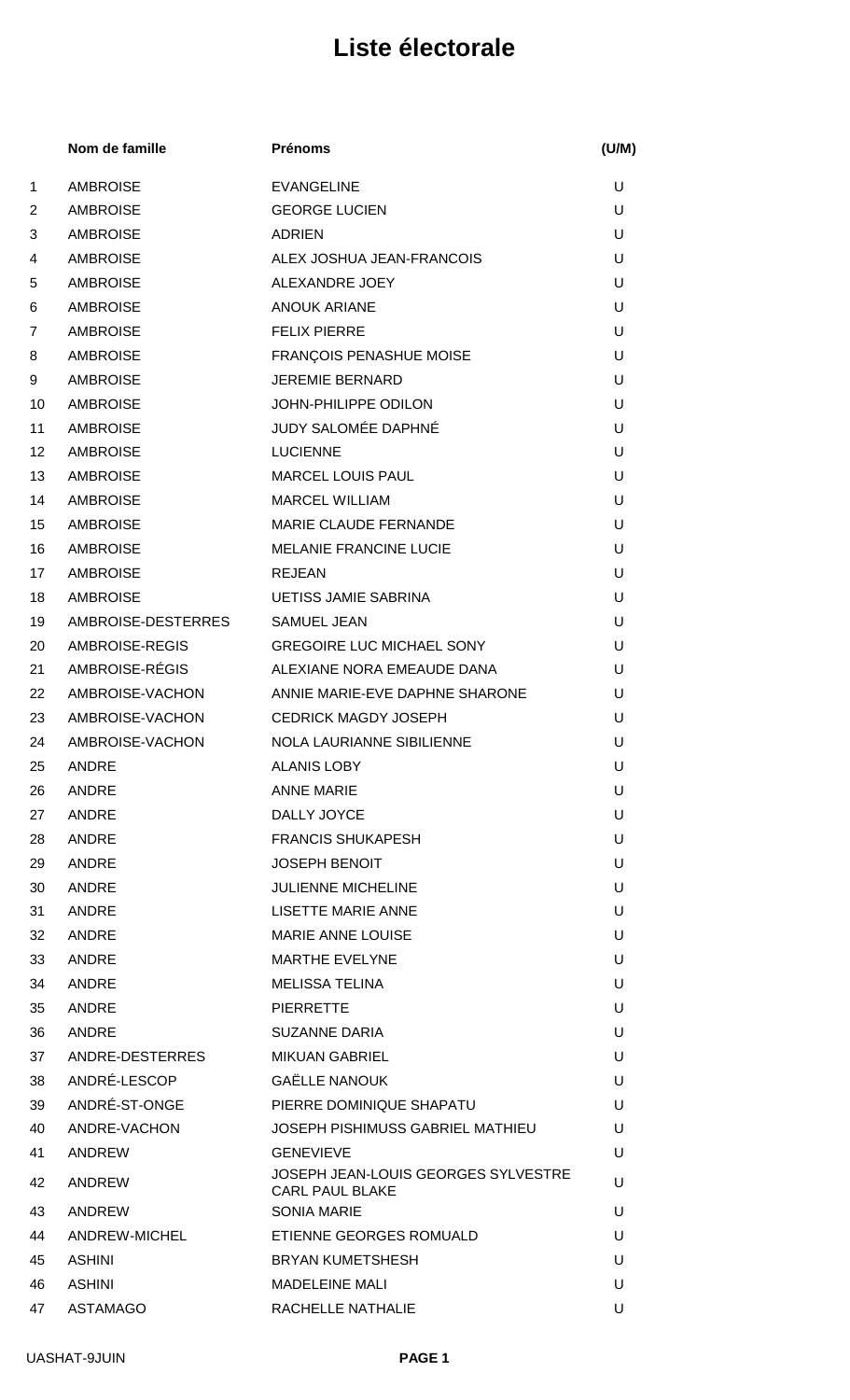|    | Nom de famille            | <b>Prénoms</b>                    | (U/M) |
|----|---------------------------|-----------------------------------|-------|
| 48 | <b>ASTAMAJO</b>           | ADRIEN BASILE WILLIAM JUSTIN      | U     |
| 49 | <b>ASTAMAJO</b>           | <b>ADRIENNE NOELLA</b>            | U     |
| 50 | <b>ASTAMAJO</b>           | FRÉDÉRIC MARIO TONY FRANK-ELIE    | U     |
| 51 | <b>ASTER</b>              | <b>ACHILLE EMIL</b>               | U     |
| 52 | <b>ASTER</b>              | <b>JOSEPH ALEXANDRE</b>           | U     |
| 53 | <b>ASTER</b>              | LUCIENNE HUGUETTE                 | U     |
| 54 | <b>ASTER</b>              | <b>MYRIAM ERIKA</b>               | U     |
| 55 | <b>ASTER</b>              | RAYMOND DONALD                    | U     |
| 56 | <b>ASTER</b>              | RAYMOND DONALD JUNIOR             | U     |
| 57 | <b>ASTER</b>              | <b>SIMON PIERRE</b>               | U     |
| 58 | <b>ASTER</b>              | SYLVIE ALEXANDRA LUCIE            | U     |
| 59 | <b>ASTER</b>              | TINA ROXANNE ALEXA                | U     |
| 60 | <b>BACON</b>              | <b>JOSEPH MARIUS</b>              | U     |
| 61 | <b>BACON-FONTAINE</b>     | <b>BENOIT WALLACE GERARD</b>      | U     |
| 62 | <b>BACON-MCKENZIE</b>     | <b>LUCIEN GASTON CHRISTIAN A.</b> | U     |
| 63 | <b>BACON-THERIAULT</b>    | <b>RENE GERARD</b>                | U     |
| 64 | <b>BASTIEN-PILOT</b>      | <b>MISH-SHANNDA SHANIN</b>        | U     |
| 65 | <b>BEAULIEU</b>           | <b>MARC ANDRE</b>                 | U     |
| 66 | <b>BELLEFLEUR</b>         | ADÉLARD RAYMOND MICHEL            | U     |
| 67 | <b>BELLEFLEUR</b>         | <b>ALBERT</b>                     | U     |
| 68 | <b>BELLEFLEUR</b>         | <b>CELINE</b>                     | U     |
| 69 | <b>BELLEFLEUR</b>         | <b>DONALD CHRISTIAN</b>           | U     |
| 70 | <b>BELLEFLEUR</b>         | <b>GEORGES</b>                    | U     |
| 71 | <b>BELLEFLEUR</b>         | <b>JEAN-BERNARD KASHTUN</b>       | U     |
| 72 | <b>BELLEFLEUR</b>         | <b>MARCELLIN</b>                  | U     |
| 73 | <b>BELLEFLEUR</b>         | <b>NANCY NADIA</b>                | U     |
| 74 | <b>BELLEFLEUR</b>         | NATHAN ETHAN MATHIEU              | U     |
| 75 | <b>BELLEFLEUR</b>         | <b>NOELLA</b>                     | U     |
| 76 | <b>BELLEFLEUR</b>         | <b>SONNY SAMUEL</b>               | U     |
| 77 | BELLEFLEUR-MOREAU         | MANI UAPUKUAN IKUEU CONSTANCE     | U     |
| 78 | <b>BOURQUE</b>            | <b>CLAUDETTE MARIE AGNÈS</b>      | U     |
| 79 | <b>BUCKELL</b>            | JOSEPH JEAN CLAUDE CHARLES        | U     |
| 80 | <b>BUCKELL</b>            | <b>JÉRICHO</b>                    | U     |
| 81 | <b>CAKE</b>               | <b>HILDA CHARLINE</b>             | U     |
| 82 | <b>CANAPE</b>             | <b>XAVIER MARTIN</b>              | U     |
| 83 | <b>CANAPE</b>             | <b>JEAN</b>                       | U     |
| 84 | <b>CANAPE</b>             | <b>JEAN SEBASTIEN</b>             | U     |
| 85 | CANAPÉ-PILOT              | <b>TAUAPINISHKA JADE</b>          | U     |
| 86 | <b>CASTONGUAY</b>         | KARINA KRYSTEL VANESSA            | U     |
| 87 | <b>CASTONGUAY</b>         | <b>MARIELLE KATHLEEN</b>          | U     |
| 88 | CHAMPAGNE-JOURDAIN        | KATERI                            | U     |
| 89 | <b>CHESCAPPIO</b>         | <b>JAMES NATHAN JUNIOR</b>        | U     |
| 90 | <b>COLLINS-CORMIER</b>    | ELIE-JACQUES                      | U     |
| 91 | <b>COONISHISH PINETTE</b> | <b>ISAIAH LENNOX</b>              | U     |
| 92 | <b>CORMIER</b>            | DANNY ALDO                        | U     |
| 93 | <b>CORMIER</b>            | <b>GISELE CAROLINE MARIE</b>      | U     |
| 94 | <b>CORMIER</b>            | JEAN-LUC JOSEPH                   | U     |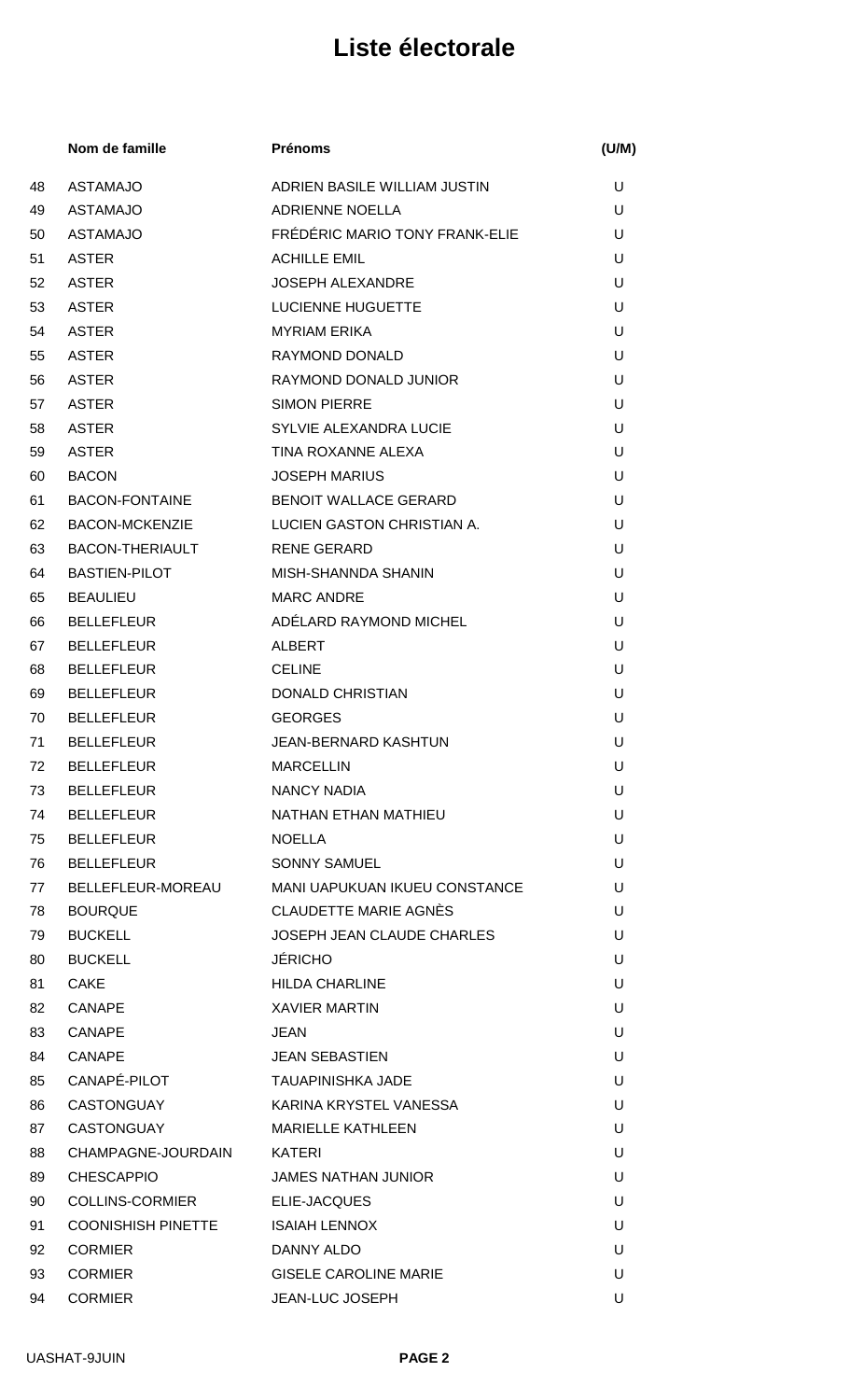|     | Nom de famille        | <b>Prénoms</b>                   | (U/M) |
|-----|-----------------------|----------------------------------|-------|
| 95  | <b>CORMIER</b>        | KARELL-LEANNE MYLENE             | U     |
| 96  | <b>CORMIER</b>        | <b>WILLIAM BERTRAND</b>          | U     |
| 97  | <b>CORMIER-ROY</b>    | XAVIER JEAN-ANTOINE ALEXANDRE    | U     |
| 98  | <b>CREPEAU</b>        | <b>MARIE RENEE</b>               | U     |
| 99  | CREPEAU-JOURDAIN      | <b>DORINNA ANNICK</b>            | U     |
| 100 | CREPEAU-JOURDAIN      | PHILIPPE ZACHARIE                | U     |
| 101 | <b>DESSUREAULT</b>    | <b>MYRA MAUDE MARIE</b>          | U     |
| 102 | <b>DESTERRES</b>      | <b>ANNISS</b>                    | U     |
| 103 | <b>DESTERRES</b>      | <b>BIANCA</b>                    | U     |
| 104 | <b>DESTERRES</b>      | <b>DAVID CHARLES</b>             | U     |
| 105 | <b>DESTERRES</b>      | ELIZABETH CAROLINE CINDY         | U     |
| 106 | <b>DESTERRES</b>      | <b>INGRID</b>                    | U     |
| 107 | <b>DESTERRES</b>      | <b>MARIE EVA</b>                 | U     |
| 108 | <b>DESTERRES</b>      | <b>NADIA</b>                     | U     |
| 109 | <b>DESTERRES</b>      | PIERRE-PAUL ANDRE                | U     |
| 110 | <b>DESTERRES</b>      | SHANLEY JOSEPH REAL ALEXANDRE    | U     |
| 111 | <b>DESTERRES</b>      | <b>STEPHANIE TSILKA</b>          | U     |
| 112 | <b>DESTERRES</b>      | YANESSA MARIE                    | U     |
| 113 | DESTERRES-NANIPOU     | ERIKA E. KATERI ANASTASIA        | U     |
| 114 | <b>DOMINIQUE</b>      | <b>JEAN WALTER</b>               | U     |
| 115 | <b>DOMINIQUE</b>      | ANGELIQUE                        | U     |
| 116 | <b>DOMINIQUE</b>      | <b>CHANTAL SONIA</b>             | U     |
| 117 | <b>DOMINIQUE</b>      | <b>GENEVIEVE</b>                 | U     |
| 118 | <b>DOMINIQUE</b>      | <b>GUY</b>                       | U     |
| 119 | <b>DOMINIQUE</b>      | <b>JACINTHE MARIE</b>            | U     |
| 120 | <b>DOMINIQUE</b>      | JOEY FORTUNAT GÉRALD             | U     |
| 121 | <b>DOMINIQUE</b>      | <b>JOSEPH LAURENT</b>            | U     |
| 122 | <b>DOMINIQUE</b>      | <b>LEONARD</b>                   | U     |
| 123 | <b>DOMINIQUE</b>      | <b>NELLY MARIE</b>               | U     |
| 124 | <b>DOMINIQUE</b>      | PATRIKA SHALEN SERENA            | U     |
| 125 | <b>DOMINIQUE</b>      | <b>ROGER</b>                     | U     |
| 126 | <b>DOMINIQUE</b>      | <b>STEPHANE HENRI</b>            | U     |
| 127 | <b>DOMINIQUE</b>      | <b>STEPHANE JUNIOR</b>           | U     |
| 128 | <b>DOMINIQUE</b>      | TANYA PASCALE SARAH VERNA        | U     |
| 129 | <b>DOMINIQUE</b>      | <b>VIC JOSEPH</b>                | U     |
| 130 | <b>DOMINIQUE JACK</b> | LYDIE LAETITIA SHARON ALEXA      | U     |
| 131 | DOMINIQUE-JEAN        | STEPHANIE USSISHKUES MARIE       | U     |
| 132 | DOMINIQUE-PINETTE     | <b>BENJAMIN</b>                  | U     |
| 133 | DOMINIQUE-PINETTE     | <b>DYLAN ISRAEL</b>              | U     |
| 134 | DOMINIQUE-PINETTE     | <b>EMMANUEL FREDERIC CLEMENT</b> | U     |
| 135 | DOMINIQUE-PINETTE     | <b>GLEN ROBERT GEORGES</b>       | U     |
| 136 | DOMINIQUE-PINETTE     | <b>YANNE</b>                     | U     |
| 137 | EINISH-COPEAU         | DANY CÉDRICK JOSEPH              | U     |
| 138 | EINISH-DESTERRE       | <b>MOISE</b>                     | U     |
| 139 | FAFARD                | <b>MALIK</b>                     | U     |
| 140 | <b>FONTAINE</b>       | ALEXANDRE CÉDRICK ENRICO         | U     |
| 141 | <b>FONTAINE</b>       | <b>GILLES PHILIBERT JOSEPH</b>   | U     |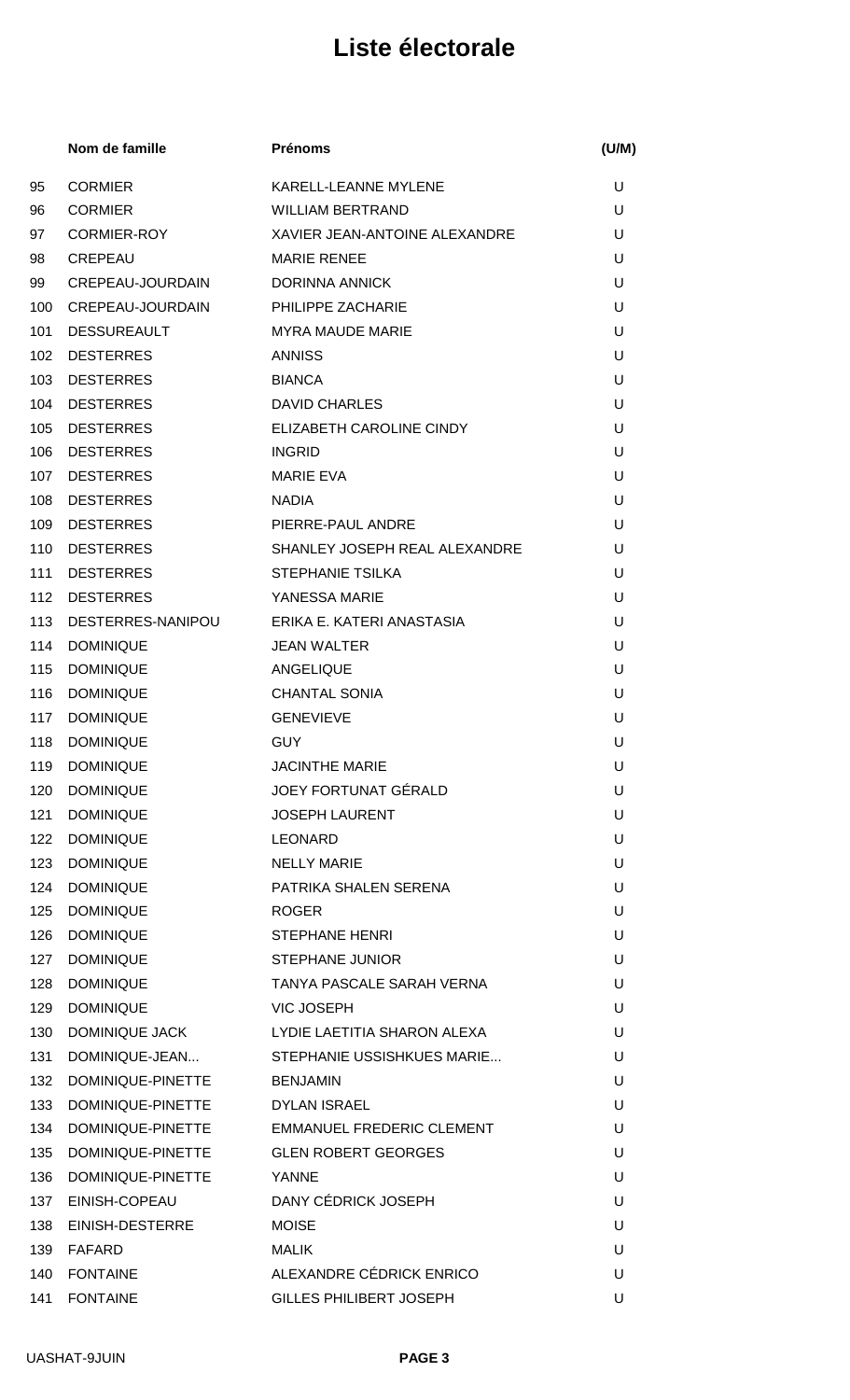|     | Nom de famille  | <b>Prénoms</b>                    | (U/M) |
|-----|-----------------|-----------------------------------|-------|
| 142 | <b>FONTAINE</b> | <b>JEAN LOUIS</b>                 | U     |
| 143 | <b>FONTAINE</b> | JEAN-SEBASTIEN PIERRE ELIOT       | U     |
| 144 | <b>FONTAINE</b> | <b>JOHNATHAN JACQUES</b>          | U     |
| 145 | <b>FONTAINE</b> | <b>JOSEPH COLE MARK FREDERICK</b> | U     |
| 146 | <b>FONTAINE</b> | <b>JULIEN JOSEPH</b>              | U     |
| 147 | <b>FONTAINE</b> | <b>PATRICE</b>                    | U     |
| 148 | <b>FONTAINE</b> | PIERRE JOSEPH AURELE              | U     |
| 149 | <b>FONTAINE</b> | PINIP GUILLAUME GABRIEL           | U     |
| 150 | <b>FONTAINE</b> | ALEXANDRE JEREMIE JOSEPH          | U     |
| 151 | <b>FONTAINE</b> | <b>ALINE</b>                      | U     |
| 152 | <b>FONTAINE</b> | <b>ANDREE MAGGIE</b>              | U     |
| 153 | <b>FONTAINE</b> | ANTOINE RALPH GABRIEL PERRY       | U     |
| 154 | <b>FONTAINE</b> | <b>ARIANE KATHERINE</b>           | U     |
| 155 | <b>FONTAINE</b> | <b>BENJAMIN ANDRE</b>             | U     |
| 156 | <b>FONTAINE</b> | <b>BILLY JAMES</b>                | U     |
| 157 | <b>FONTAINE</b> | <b>BRIGITTE ALBERTE</b>           | U     |
| 158 | <b>FONTAINE</b> | CHRISTIAN JOEL STEPHANE           | U     |
| 159 | <b>FONTAINE</b> | <b>CHRISTOPHE</b>                 | U     |
| 160 | <b>FONTAINE</b> | <b>DAN PATRICK</b>                | U     |
| 161 | <b>FONTAINE</b> | <b>DANIEL</b>                     | U     |
| 162 | <b>FONTAINE</b> | <b>DANIELLE</b>                   | U     |
| 163 | <b>FONTAINE</b> | <b>DAVE PATRICE</b>               | U     |
| 164 | <b>FONTAINE</b> | DELLYLAH LARA UASHTESSIU          | U     |
| 165 | <b>FONTAINE</b> | <b>DWAYNE JOSEPH</b>              | U     |
| 166 | <b>FONTAINE</b> | EDDIE FREDDIE MICHEL CAMILLE      | U     |
| 167 | <b>FONTAINE</b> | <b>EDDY ERIC</b>                  | U     |
| 168 | <b>FONTAINE</b> | EDWARD-VINCENT                    | U     |
| 169 | <b>FONTAINE</b> | <b>FRANCISCA</b>                  | U     |
| 170 | <b>FONTAINE</b> | <b>FREDERIC</b>                   | U     |
| 171 | <b>FONTAINE</b> | <b>GENEVIEVE NINA MARIE</b>       | U     |
|     | 172 FONTAINE    | <b>GERVAIS MARCO</b>              | U     |
| 173 | <b>FONTAINE</b> | <b>GILBERTE MARIE</b>             | U     |
|     | 174 FONTAINE    | J THEODORE                        | U     |
| 175 | <b>FONTAINE</b> | <b>JEAN FRANCOIS SIDERICK</b>     | U     |
|     | 176 FONTAINE    | <b>JEAN GEORGES MICHAEL</b>       | U     |
|     | 177 FONTAINE    | <b>JEAN-CHARLES CAMILLE TOMY</b>  | U     |
| 178 | <b>FONTAINE</b> | <b>JEAN-GUY JUNIOR</b>            | U     |
| 179 | <b>FONTAINE</b> | <b>JEAN-MATHIEU ADELARD</b>       | U     |
| 180 | <b>FONTAINE</b> | JEAN-PAUL JUNIOR MALCOLM          | U     |
| 181 | <b>FONTAINE</b> | <b>JEAN-PHILIPPE</b>              | U     |
| 182 | <b>FONTAINE</b> | <b>JEANNE DARC THERESE</b>        | U     |
| 183 | <b>FONTAINE</b> | JEANNETTE JUDY-ANN                | U     |
|     | 184 FONTAINE    | <b>JOCELYN</b>                    | U     |
| 185 | <b>FONTAINE</b> | <b>JOS VALMONT</b>                | U     |
| 186 | <b>FONTAINE</b> | <b>JOSELITO</b>                   | U     |
|     | 187 FONTAINE    | <b>JOSEPH ELIOTT RODRIGUE</b>     | U     |
| 188 | <b>FONTAINE</b> | JOSEPH JEAN-GUY ROMUALD           | U     |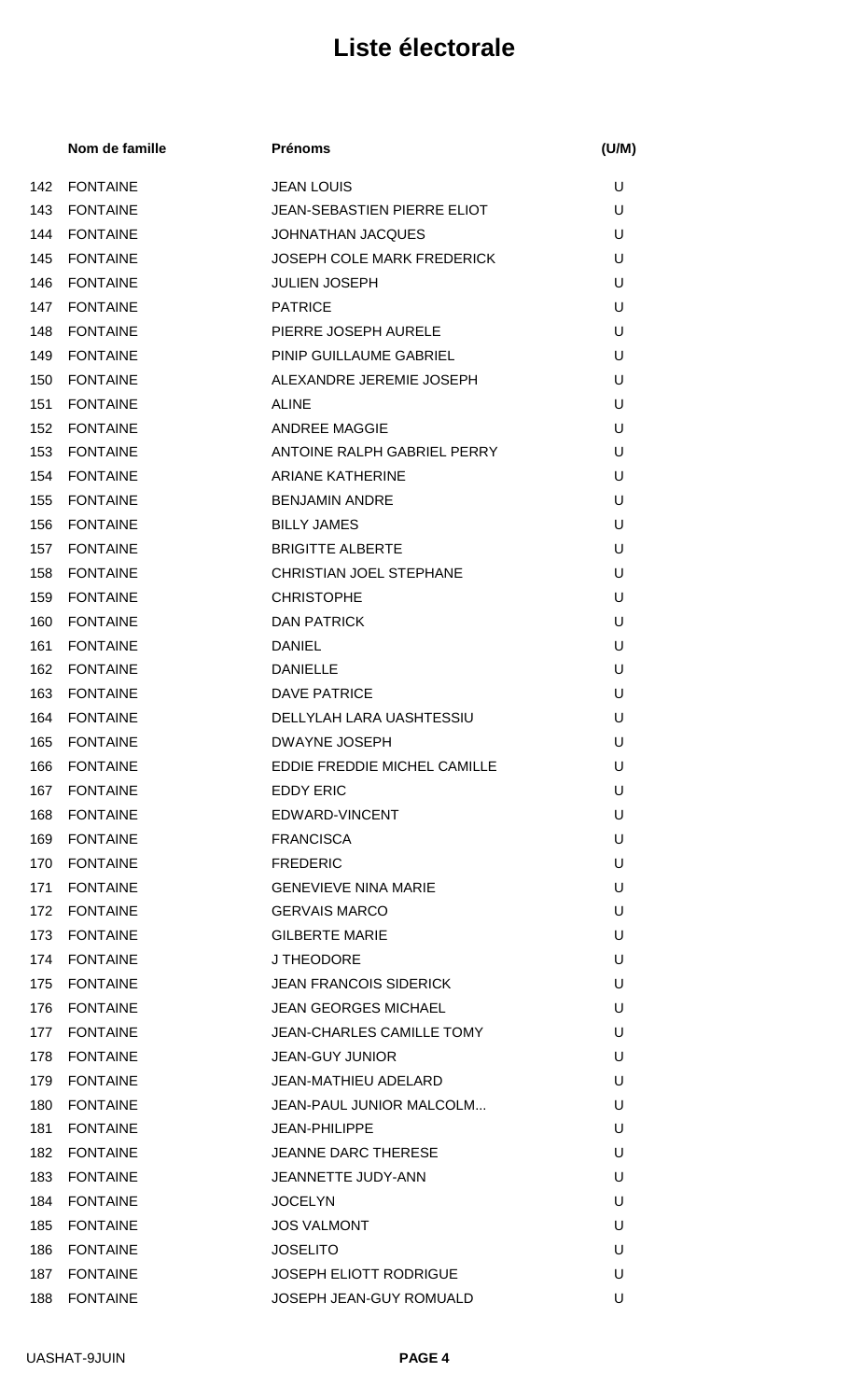|     | Nom de famille  | <b>Prénoms</b>                    | (U/M) |
|-----|-----------------|-----------------------------------|-------|
| 189 | <b>FONTAINE</b> | <b>JOSEPH JEREMIE JOCELYN</b>     | U     |
| 190 | <b>FONTAINE</b> | JOSEPH PHILIAS JEAN GUY           | U     |
| 191 | <b>FONTAINE</b> | <b>JULIANNA RITA</b>              | U     |
| 192 | <b>FONTAINE</b> | <b>KARINE MARIE ESTELLE</b>       | U     |
| 193 | <b>FONTAINE</b> | <b>KATE</b>                       | U     |
| 194 | <b>FONTAINE</b> | <b>KATERI</b>                     | U     |
| 195 | <b>FONTAINE</b> | <b>KELLY-ANNE DANIA</b>           | U     |
| 196 | <b>FONTAINE</b> | LEA                               | U     |
| 197 | <b>FONTAINE</b> | <b>MANON</b>                      | U     |
| 198 | <b>FONTAINE</b> | MARC JOSEPH                       | U     |
| 199 | <b>FONTAINE</b> | <b>MARCELLIN NORBERT</b>          | U     |
| 200 | <b>FONTAINE</b> | <b>MARIE BERTHE</b>               | U     |
| 201 | <b>FONTAINE</b> | <b>MARIE CLEMENCE</b>             | U     |
| 202 | <b>FONTAINE</b> | <b>MARIE FRANCE</b>               | U     |
| 203 | <b>FONTAINE</b> | <b>MARIE JEANNE DORIS</b>         | U     |
| 204 | <b>FONTAINE</b> | MARIE JEANNE MEGGIE               | U     |
| 205 | <b>FONTAINE</b> | <b>MARIE LINDA</b>                | U     |
| 206 | <b>FONTAINE</b> | <b>MARIE LUCILLE BRIGITTE</b>     | U     |
| 207 | <b>FONTAINE</b> | <b>MARIE MARYSE LISA</b>          | U     |
| 208 | <b>FONTAINE</b> | <b>MARIE ROSALIE</b>              | U     |
| 209 | <b>FONTAINE</b> | MARIE SYLVIA AIMÉE                | U     |
| 210 | <b>FONTAINE</b> | <b>MARIE-CHANTALE</b>             | U     |
| 211 | <b>FONTAINE</b> | MARIE-EVE ADELE MAYLIKA           | U     |
| 212 | <b>FONTAINE</b> | <b>MARLYNE MICHAEL MARIE</b>      | U     |
| 213 | <b>FONTAINE</b> | MARYSE JOYCE MARGUERITE DOMINIQUE | U     |
|     | 214 FONTAINE    | <b>MAURICE PAUL</b>               | U     |
| 215 | <b>FONTAINE</b> | <b>MAXIME ROSARIO</b>             | U     |
|     | 216 FONTAINE    | <b>MAYLINA CATHERINE</b>          | U     |
|     | 217 FONTAINE    | MIA NATHALIE TIFFANNY             | U     |
| 218 | <b>FONTAINE</b> | <b>MONA</b>                       | U     |
|     | 219 FONTAINE    | <b>NANY</b>                       | U     |
|     | 220 FONTAINE    | NAOMIE ALEXANDRA ARIANNE          | U     |
|     | 221 FONTAINE    | <b>NAZAIRE FRANCOIS</b>           | U     |
|     | 222 FONTAINE    | <b>NELSON</b>                     | U     |
|     | 223 FONTAINE    | NELSON ROLAND MATHIEU             | U     |
|     | 224 FONTAINE    | NICOLE MARIE EUGÉNIE              | U     |
|     | 225 FONTAINE    | <b>NORBERT</b>                    | U     |
|     | 226 FONTAINE    | NORBERT JUNIOR                    | U     |
|     | 227 FONTAINE    | NOÉMIE SHEILA MARA ESTHER         | U     |
|     | 228 FONTAINE    | <b>OVILA</b>                      | U     |
| 229 | <b>FONTAINE</b> | <b>PAULINE AGNES</b>              | U     |
|     | 230 FONTAINE    | PIERRE-ANDRÉ HUGUES CARLOS        | U     |
| 231 | <b>FONTAINE</b> | <b>REGINA DEBY</b>                | U     |
|     | 232 FONTAINE    | <b>RONALD</b>                     | U     |
|     | 233 FONTAINE    | <b>SABRINA DOMINIQUE</b>          | U     |
|     | 234 FONTAINE    | SERGE JEAN ALEXANDRE JACOB        | U     |
| 235 | <b>FONTAINE</b> | <b>SHAMI CHRISTIAN</b>            | U     |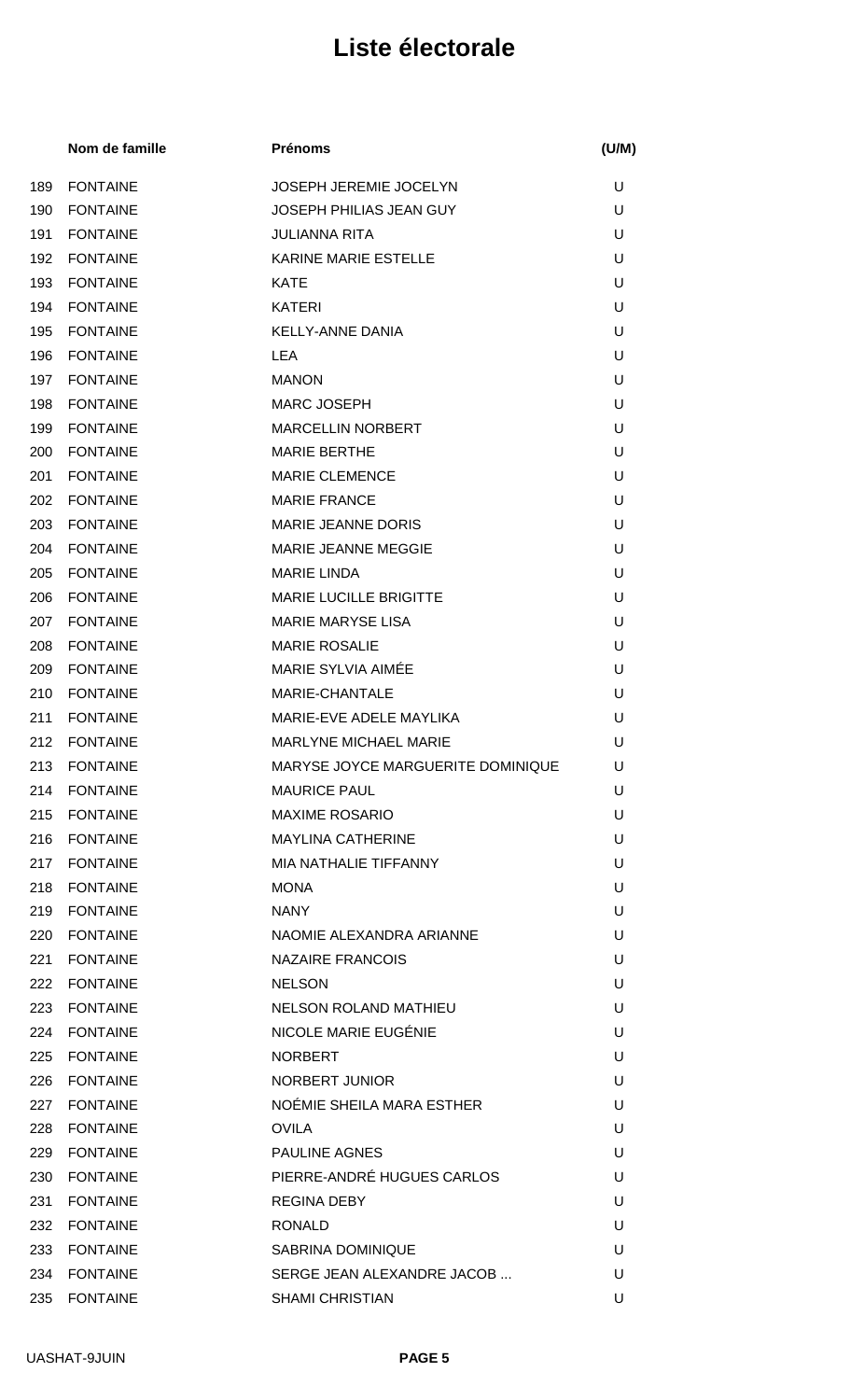|     | Nom de famille           | <b>Prénoms</b>                                        | (U/M) |
|-----|--------------------------|-------------------------------------------------------|-------|
| 236 | <b>FONTAINE</b>          | <b>SONNY SHANNON</b>                                  | U     |
| 237 | <b>FONTAINE</b>          | <b>STEEVE JOSEPH</b>                                  | U     |
| 238 | <b>FONTAINE</b>          | <b>STEVEN MARC OLIVIER</b>                            | U     |
| 239 | <b>FONTAINE</b>          | SYLVIO PASHKUI JEAN-FRÉDÉRIC JEAN-<br><b>BAPTISTE</b> | U     |
| 240 | <b>FONTAINE</b>          | <b>TOMMY JOSH JIMMY</b>                               | U     |
| 241 | <b>FONTAINE</b>          | <b>VERONIQUE</b>                                      | U     |
| 242 | <b>FONTAINE</b>          | <b>YANNICK</b>                                        | U     |
| 243 | <b>FONTAINE JOURDAIN</b> | DAYSIRÉ SHIRLEY MAYLINA                               | U     |
| 244 | FONTAINE-BELLEFLEUR      | MARIE-JULIE                                           | U     |
| 245 | <b>FONTAINE-GREGOIRE</b> | <b>FANYA MARIE KRYSTEL</b>                            | U     |
| 246 | <b>FONTAINE-GRÉGOIRE</b> | <b>PETER</b>                                          | U     |
| 247 | FONTAINE-ISHPATAO        | <b>AUDREY</b>                                         | U     |
| 248 | FONTAINE-ISHPATAO        | <b>SHARON</b>                                         | U     |
| 249 | <b>FONTAINE-JOURDAIN</b> | JODIE-ROSE SOLANGE INOUKA                             | U     |
| 250 | FONTAINE-JOURDAIN        | MÉLODIE JUDY MAUREEN ZAINA                            | U     |
| 251 | FONTAINE-JOURDAIN        | STANLEY ELI-DAN ALEXANDRE                             | U     |
| 252 | FONTAINE-JOURDAIN        | <b>ZEDNICK JACK MAYKO</b>                             | U     |
| 253 | FONTAINE-LELIEVRE        | <b>JOHN-WILLIAM</b>                                   | U     |
| 254 | <b>FONTAINE-PIEN</b>     | <b>CEDERICK ZACHARY PHILLIP</b>                       | U     |
| 255 | FONTAINE-PILOT           | <b>JEAN JACQUES JOSEPH</b>                            | U     |
| 256 | <b>FONTAINE-REGIS</b>    | PIERROT-JUNIOR JAMES                                  | U     |
| 257 | FONTAINE-RÉGIS           | JULIEN UTSHEKATAK CÉDRIK AIMÉ                         | U     |
| 258 | <b>FONTAINE-RICH</b>     | CAITLEN-SANDARA                                       | U     |
| 259 | <b>FONTAINE-RICH</b>     | <b>EMIXAM</b>                                         | U     |
| 260 | <b>FONTAINE-RICH</b>     | <b>MAX</b>                                            | U     |
| 261 | <b>FONTAINE-RICH</b>     | <b>RUBEN ENIATNOF</b>                                 | U     |
|     | 262 FONTAINE-SANDY       | <b>MARIE ROXANNE</b>                                  | U     |
|     | 263 FONTAINE-ST-ONGE     | ANDREA FANNY KATHLEEN                                 | U     |
|     | 264 FONTAINE-ST-ONGE     | <b>WILLIAM JOS BRIAN</b>                              | U     |
| 265 | FONTAINE-VACHON          | <b>SONY DELVEN</b>                                    | U     |
| 266 | <b>FORTIN</b>            | <b>MICHELINE LINDA</b>                                | U     |
|     | 267 FORTIN               | STEPHANIE JACINTHE                                    | U     |
| 268 | <b>FOURNIER-THIRNISH</b> | <b>JOSEPH SERGE SHALLEN</b>                           | U     |
|     | 269 FOURNIER-THIRNISH    | MAYA                                                  | U     |
|     | 270 FOURNIER-VACHON      | DAISY MARIE-DANIELLE                                  | U     |
| 271 | <b>GABRIEL</b>           | <b>GEORGES GREGOIRE</b>                               | U     |
| 272 | <b>GABRIEL</b>           | MICHAEL SEBASTIEN                                     | U     |
|     | 273 GABRIEL              | <b>ERNEST PHILIPPE</b>                                | U     |
| 274 | GABRIEL                  | FRANÇOISE THÉRÈSE MARIE                               | U     |
| 275 | GABRIEL                  | <b>JEAN FRANCOIS</b>                                  | U     |
| 276 | GABRIEL                  | JEAN-RENÉ                                             | U     |
| 277 | <b>GABRIEL</b>           | <b>JOSEPH</b>                                         | U     |
| 278 | GABRIEL                  | LATIA BARBARA                                         | U     |
| 279 | <b>GABRIEL</b>           | <b>LINA SAULNIA</b>                                   | U     |
| 280 | GABRIEL                  | LOUISE JULIE ROBERTA                                  | U     |
| 281 | <b>GABRIEL</b>           | <b>MARIE NOELLA</b>                                   | U     |
| 282 | <b>GABRIEL</b>           | <b>MELANIE THERESE</b>                                | U     |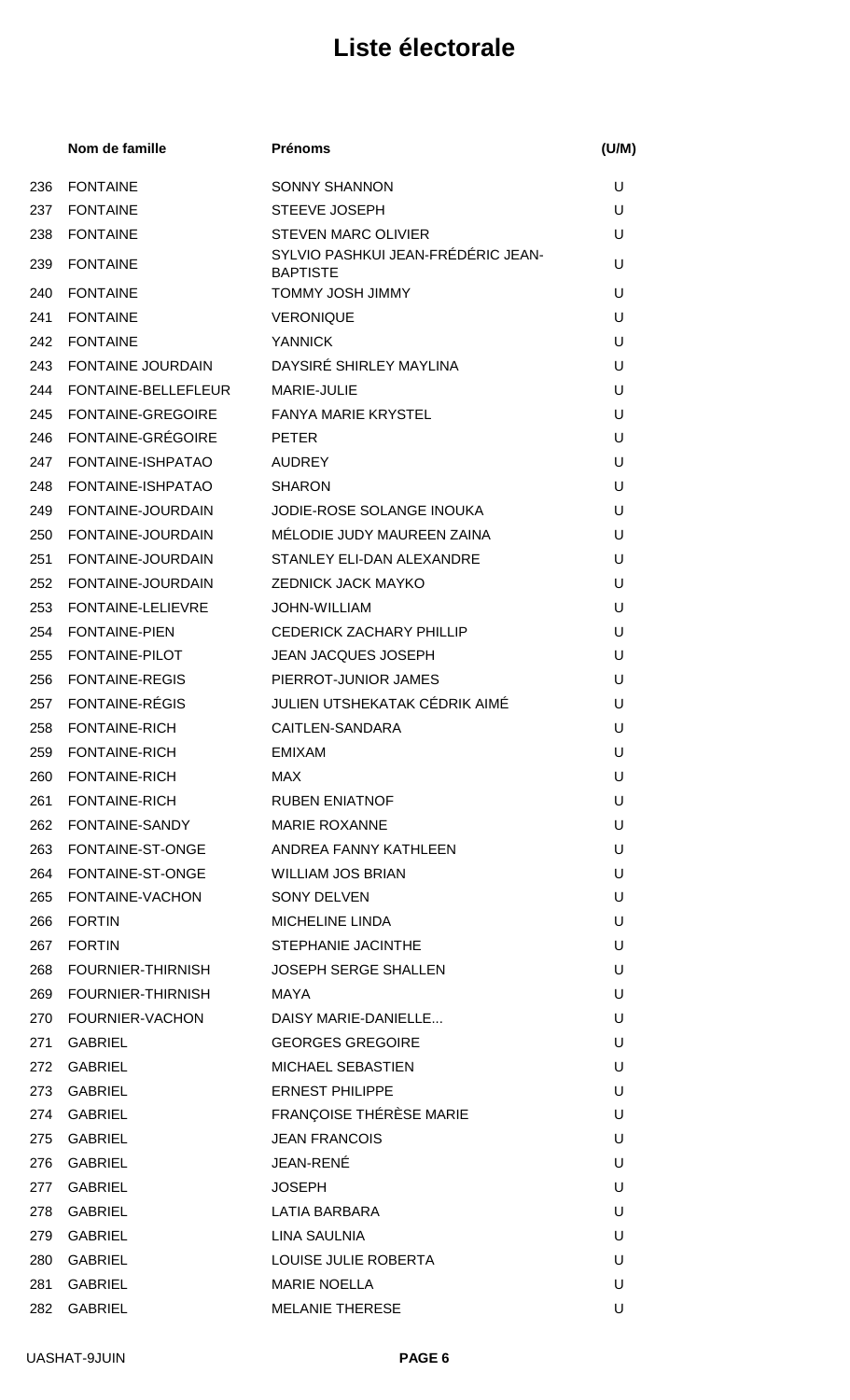|     | Nom de famille   | <b>Prénoms</b>                       | (U/M) |
|-----|------------------|--------------------------------------|-------|
| 283 | <b>GABRIEL</b>   | <b>PASCALE NATHALIE</b>              | U     |
| 284 | <b>GABRIEL</b>   | <b>PATRICE OLIVIER RÉGIS</b>         | U     |
| 285 | <b>GABRIEL</b>   | PHILIPPE-BRENDON                     | U     |
| 286 | <b>GABRIEL</b>   | RENÉ JOSEPH GABRIEL                  | U     |
| 287 | <b>GABRIEL</b>   | <b>ROSALIE</b>                       | U     |
| 288 | GABRIEL-ISHPATAU | <b>JEAN CHRISTOPHE</b>               | U     |
| 289 | GABRIEL-ST-ONGE  | <b>BRIAN FRANCIS</b>                 | U     |
| 290 | GABRIEL-ST-ONGE  | <b>ANTONY BRANDON</b>                | U     |
| 291 | GABRIEL-THIRNISH | SHUNIEN LÉA                          | U     |
| 292 | GABRIEL-THIRNISH | <b>TRISTAN WILLIAM GREG NAPESSIS</b> | U     |
| 293 | GAGNÉ            | ROBERTO JOSEPH                       | U     |
| 294 | <b>GAGNON</b>    | <b>MARIE JOSEE VALERIE</b>           | U     |
| 295 | <b>GIRARD</b>    | <b>KIM KRYSTEL</b>                   | U     |
| 296 | <b>GREGOIRE</b>  | <b>CHRISTOPHER</b>                   | U     |
| 297 | <b>GREGOIRE</b>  | DOUGLAS TOMMY YANNICK                | U     |
| 298 | <b>GREGOIRE</b>  | <b>GEORGES EDOUARD JEFF</b>          | U     |
| 299 | <b>GREGOIRE</b>  | <b>JOCELYN JEAN-CHRISTOPHE</b>       | U     |
| 300 | <b>GREGOIRE</b>  | <b>JONATHAN SERGE ROBERT</b>         | U     |
| 301 | <b>GREGOIRE</b>  | JOSEPH JACQUES EMANUEL GAETAN        | U     |
| 302 | <b>GREGOIRE</b>  | <b>JULIE MIA CHRISTINE</b>           | U     |
| 303 | <b>GREGOIRE</b>  | <b>MARC ANDRE ALAIN</b>              | U     |
| 304 | <b>GREGOIRE</b>  | <b>ALINE</b>                         | U     |
| 305 | <b>GREGOIRE</b>  | ALLEN JESSIE JEFF ANDRE              | U     |
| 306 | <b>GREGOIRE</b>  | AMELIE MELANIE JULIA                 | U     |
|     | 307 GREGOIRE     | ANIES DONA CARIANNE                  | U     |
| 308 | GREGOIRE         | <b>ANTOINE</b>                       | U     |
| 309 | GREGOIRE         | ANTONIO JOSEPH                       | U     |
| 310 | GREGOIRE         | AUDREY-LISE PATRICIA SOLANGE         | U     |
| 311 | <b>GREGOIRE</b>  | <b>CAROLINE ALICE</b>                | U     |
| 312 | <b>GREGOIRE</b>  | <b>CAROLINE MARIE ADRIENNE</b>       | U     |
| 313 | GREGOIRE         | <b>CECILE NATHALIE</b>               | U     |
|     | 314 GREGOIRE     | <b>CHANTAL MARIE</b>                 | U     |
|     | 315 GREGOIRE     | CHRISTIANE NATALIE MARIE             | U     |
|     | 316 GREGOIRE     | <b>COLINDA MARIE GERTRUDE</b>        | U     |
|     | 317 GREGOIRE     | <b>CYNDIE JOYCE NADINE</b>           | U     |
| 318 | <b>GREGOIRE</b>  | DAN JUSTIN YOHAN                     | U     |
|     | 319 GREGOIRE     | <b>DENISE</b>                        | U     |
| 320 | GREGOIRE         | <b>EMILE</b>                         | U     |
| 321 | <b>GREGOIRE</b>  | ETIEN JOHNNY UPINAK                  | U     |
| 322 | <b>GREGOIRE</b>  | <b>FRANCESCA LINA ELIANE</b>         | U     |
| 323 | <b>GREGOIRE</b>  | <b>GARY JESSY ALEXANDRE</b>          | U     |
|     | 324 GREGOIRE     | <b>GASTIN STEPHANE</b>               | U     |
| 325 | <b>GREGOIRE</b>  | <b>GEORGES ERNEST</b>                | U     |
| 326 | <b>GREGOIRE</b>  | <b>GEORGES-EDMOND TOMMY</b>          | U     |
| 327 | <b>GREGOIRE</b>  | <b>GERMAINE</b>                      | U     |
| 328 | <b>GREGOIRE</b>  | <b>GISELE DOLORES</b>                | U     |
| 329 | <b>GREGOIRE</b>  | HUGO TRISTAN PIERRE-ANDRE            | U     |
|     |                  |                                      |       |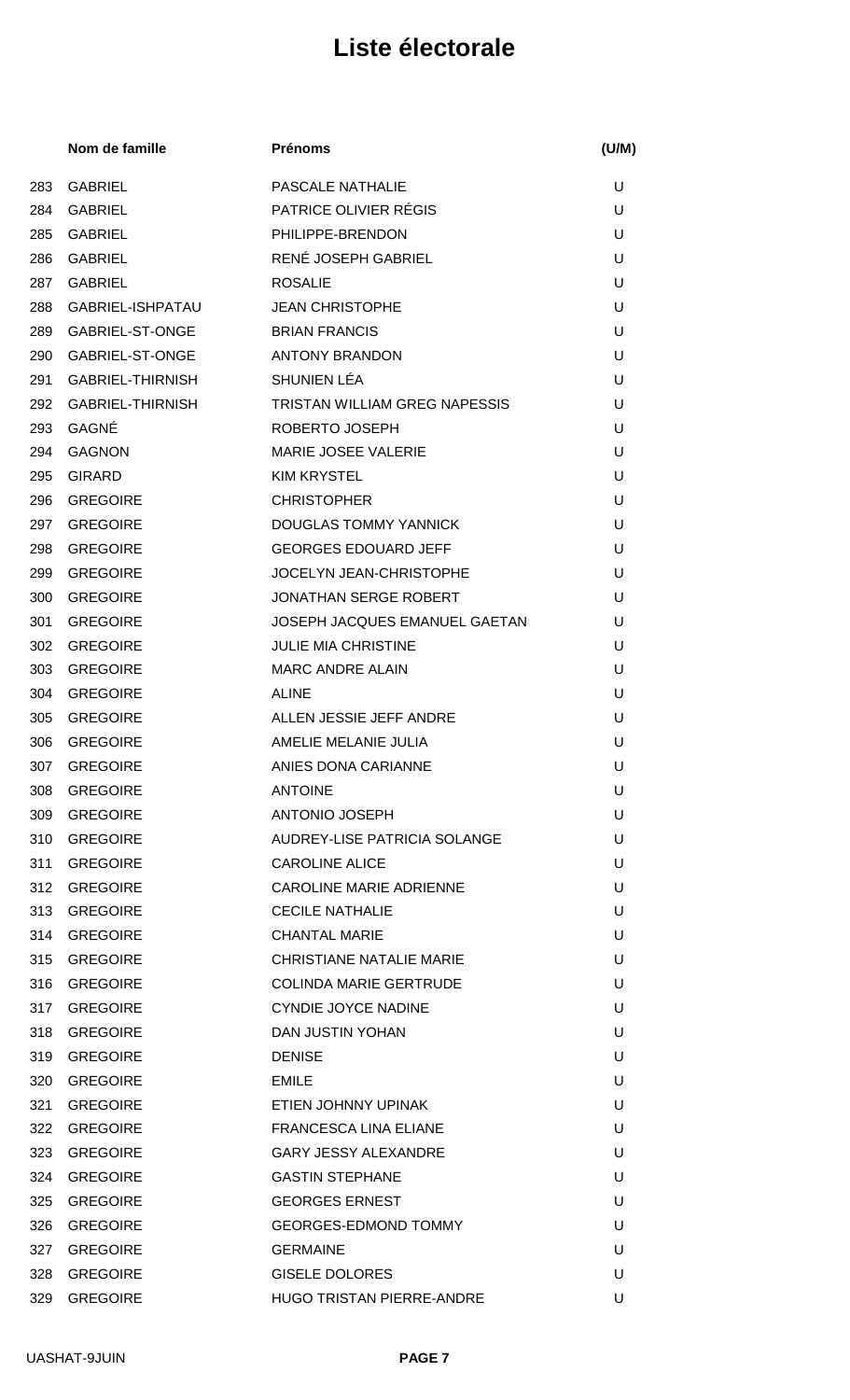|     | Nom de famille  | <b>Prénoms</b>                      | (U/M) |
|-----|-----------------|-------------------------------------|-------|
| 330 | <b>GREGOIRE</b> | <b>IRENE MARTINE</b>                | U     |
| 331 | <b>GREGOIRE</b> | J. JEAN-MARIE GEOFFRION             | U     |
| 332 | <b>GREGOIRE</b> | <b>JEREMY</b>                       | U     |
| 333 | <b>GREGOIRE</b> | <b>JIMMY MIKE JEAN PHILIPPE</b>     | U     |
| 334 | <b>GREGOIRE</b> | <b>JOCELYNE MAUDE</b>               | U     |
| 335 | <b>GREGOIRE</b> | <b>JOHANNE</b>                      | U     |
| 336 | <b>GREGOIRE</b> | <b>JOHN EMILE</b>                   | U     |
| 337 | <b>GREGOIRE</b> | JOHN MARC-ANDRE JACQUES             | U     |
| 338 | <b>GREGOIRE</b> | <b>JOSEPH ALBERT</b>                | U     |
| 339 | <b>GREGOIRE</b> | <b>JOSEPH AUREL</b>                 | U     |
| 340 | <b>GREGOIRE</b> | <b>JOSEPH CONRAD OMER</b>           | U     |
| 341 | <b>GREGOIRE</b> | <b>JOSEPH JACQUES</b>               | U     |
| 342 | <b>GREGOIRE</b> | JOSEPH JACQUES REGINALD             | U     |
| 343 | <b>GREGOIRE</b> | <b>JOSEPH JEAN-FRANCIS</b>          | U     |
| 344 | <b>GREGOIRE</b> | <b>JOSEPH LEO</b>                   | U     |
| 345 | <b>GREGOIRE</b> | <b>JOSEPH LUCIEN JACQUES</b>        | U     |
| 346 | <b>GREGOIRE</b> | <b>JOSEPH ROBERT</b>                | U     |
| 347 | <b>GREGOIRE</b> | <b>JOSEPH YVON</b>                  | U     |
| 348 | <b>GREGOIRE</b> | <b>JOSIANE MADELEINE</b>            | U     |
| 349 | <b>GREGOIRE</b> | <b>JUNIOR-GASTIN WILLY MOSHKUSE</b> | U     |
| 350 | <b>GREGOIRE</b> | <b>KAREN MARIE SONIA</b>            | U     |
| 351 | <b>GREGOIRE</b> | <b>KIM JADE SYLVANE</b>             | U     |
| 352 | <b>GREGOIRE</b> | <b>KIM MARIE</b>                    | U     |
| 353 | <b>GREGOIRE</b> | KUETATSHESS VANESSA                 | U     |
|     | 354 GREGOIRE    | <b>LEANN EKUMANISS</b>              | U     |
| 355 | <b>GREGOIRE</b> | <b>LISE</b>                         | U     |
| 356 | GREGOIRE        | LORETTA PAULINE MANON TONYA         | U     |
| 357 | <b>GREGOIRE</b> | <b>LUC BASIL</b>                    | U     |
| 358 | <b>GREGOIRE</b> | <b>LUC TONY GABRIEL</b>             | U     |
| 359 | <b>GREGOIRE</b> | <b>MARIE AGNES FABIENNE</b>         | U     |
| 360 | GREGOIRE        | MARIE ALEXANDRA ANNUCK              | U     |
| 361 | GREGOIRE        | MARIE CATHERINE ANOUK               | U     |
| 362 | GREGOIRE        | <b>MARIE ELIANE</b>                 | U     |
| 363 | GREGOIRE        | <b>MARIE EVE LYNE</b>               | U     |
| 364 | GREGOIRE        | <b>MARIE FRANCE</b>                 | U     |
| 365 | <b>GREGOIRE</b> | MARIE ISABELLE DÉLIA                | U     |
| 366 | GREGOIRE        | <b>MARIE JOSEE</b>                  | U     |
| 367 | <b>GREGOIRE</b> | MARIE JUDITH TABATHA                | U     |
| 368 | <b>GREGOIRE</b> | <b>MARIE MARTHE LAURETTE</b>        | U     |
| 369 | <b>GREGOIRE</b> | <b>MARIE REJEANNE</b>               | U     |
| 370 | <b>GREGOIRE</b> | <b>MARIE SHEILA CONSTANCE</b>       | U     |
| 371 | <b>GREGOIRE</b> | MARIE-CHARLYN ELISE KARINE          | U     |
| 372 | <b>GREGOIRE</b> | MARIE-PAULE CAROLINE                | U     |
| 373 | <b>GREGOIRE</b> | <b>MARLENE PHILOMENE MARIE</b>      | U     |
| 374 | <b>GREGOIRE</b> | MELANIE                             | U     |
| 375 | <b>GREGOIRE</b> | <b>MELISSA</b>                      | U     |
| 376 | <b>GREGOIRE</b> | MICHEL DONALD                       | U     |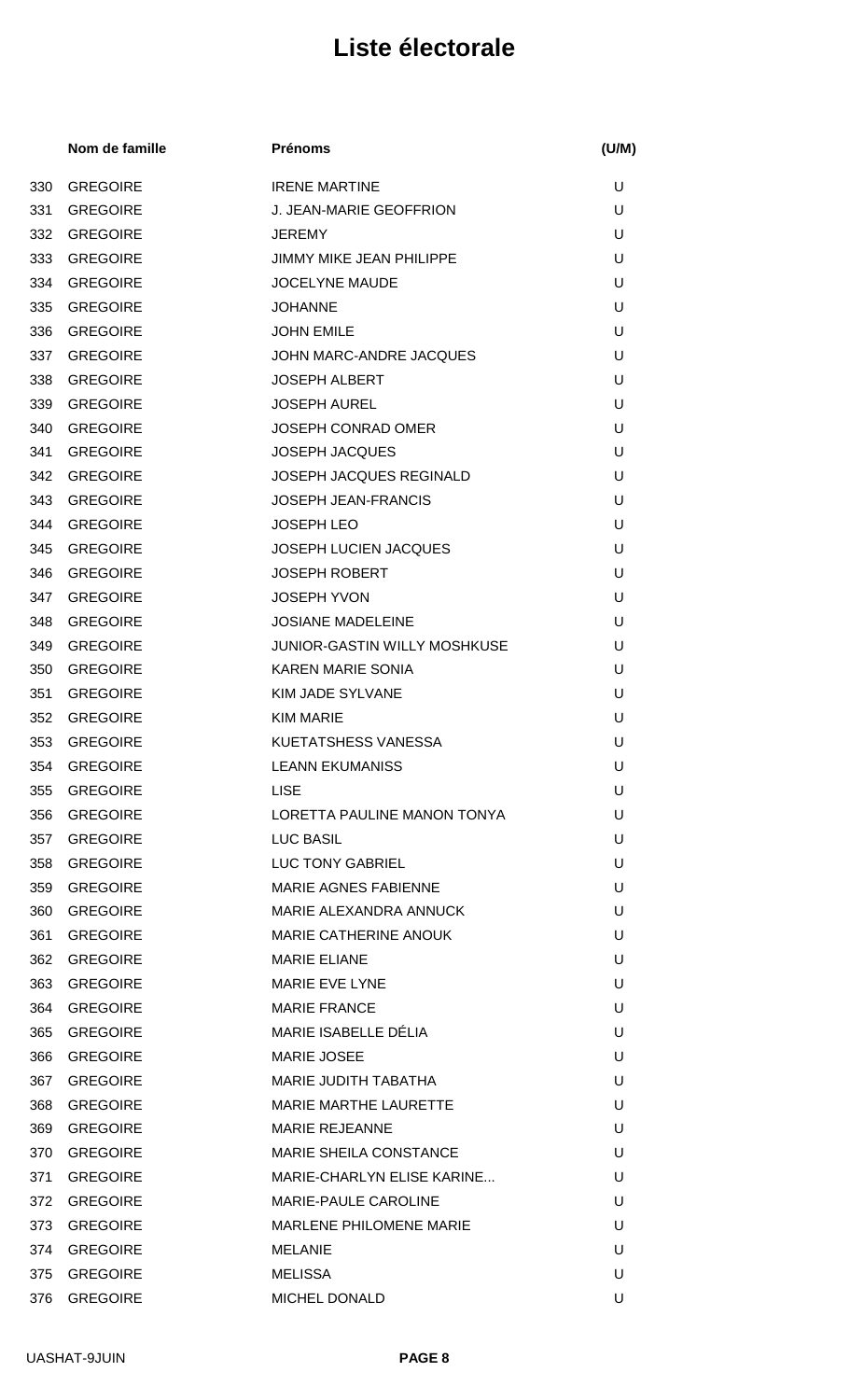|     | Nom de famille           | <b>Prénoms</b>                      | (U/M) |
|-----|--------------------------|-------------------------------------|-------|
| 377 | <b>GREGOIRE</b>          | <b>MICHELINE NADIA MAIKA</b>        | U     |
| 378 | <b>GREGOIRE</b>          | <b>MYRA GHISLAINE</b>               | U     |
| 379 | <b>GREGOIRE</b>          | <b>MYRIAM MARISE</b>                | U     |
| 380 | <b>GREGOIRE</b>          | NANCY ILDA JACQUELINE MARIE         | U     |
| 381 | <b>GREGOIRE</b>          | NIKSHAN AIDEN JOHN-NATHAN L.        | U     |
| 382 | <b>GREGOIRE</b>          | <b>ODILON</b>                       | U     |
| 383 | <b>GREGOIRE</b>          | <b>OLIVIA LISON SANDRINA</b>        | U     |
| 384 | <b>GREGOIRE</b>          | PAQUERETTE PRISCILLA                | U     |
| 385 | <b>GREGOIRE</b>          | <b>RAYMOND</b>                      | U     |
| 386 | <b>GREGOIRE</b>          | <b>ROMEO PIERRE</b>                 | U     |
| 387 | <b>GREGOIRE</b>          | <b>ROSE ALMA</b>                    | U     |
| 388 | <b>GREGOIRE</b>          | ROSE-ANNE NATHALIE                  | U     |
| 389 | <b>GREGOIRE</b>          | <b>ROSY ALICIA</b>                  | U     |
| 390 | <b>GREGOIRE</b>          | <b>SERGE MIKE YAN</b>               | U     |
| 391 | <b>GREGOIRE</b>          | SOLANGE CECILE MARIE-JEANNE         | U     |
| 392 | <b>GREGOIRE</b>          | <b>SONY JIM</b>                     | U     |
| 393 | <b>GREGOIRE</b>          | STEEVEN SHANNON BERTRAND            | U     |
| 394 | <b>GREGOIRE</b>          | <b>THERESE</b>                      | U     |
| 395 | <b>GREGOIRE</b>          | YANNICK, DEREK                      | U     |
| 396 | <b>GRÉGOIRE</b>          | <b>THOMAS MARIO</b>                 | U     |
| 397 | <b>GRÉGOIRE</b>          | ANDRÉA MICHELINE ALEXANDRA          | U     |
| 398 | <b>GRÉGOIRE</b>          | <b>BOB DAVE RAPHAEL</b>             | U     |
| 399 | GRÉGOIRE                 | <b>DIANE MARIE CARMEL</b>           | U     |
| 400 | GRÉGOIRE                 | <b>DONA</b>                         | U     |
|     | 401 GRÉGOIRE             | ELLEN CLÉMENTINE RUBY               | U     |
| 402 | <b>GRÉGOIRE</b>          | JEAN-JACQUES DAVE MARC-ALEX         | U     |
| 403 | <b>GRÉGOIRE</b>          | <b>JEANNETTE</b>                    | U     |
| 404 | <b>GRÉGOIRE</b>          | <b>JENSY-LUCIA</b>                  | U     |
| 405 | <b>GRÉGOIRE</b>          | JOEL JOSHUA UAPANI-UTSHEKATAKU      | U     |
| 406 | <b>GRÉGOIRE</b>          | <b>JULIENNE</b>                     | U     |
| 407 | <b>GRÉGOIRE</b>          | KHALEB KANAPEUSH NOAH               | U     |
| 408 | GRÉGOIRE                 | LISA MARIE AGNÈS                    | U     |
| 409 | GRÉGOIRE                 | <b>MARIE FRANCE</b>                 | U     |
| 410 | GRÉGOIRE                 | <b>MARIO BRYAN AARON</b>            | U     |
| 411 | GRÉGOIRE                 | PIERRE ANDRÉ                        | U     |
| 412 | GRÉGOIRE                 | RUSSELL BRADLEY YAROMIR             | U     |
| 413 | GRÉGOIRE                 | <b>STEEVE DERICK SHAWN</b>          | U     |
| 414 | <b>GRÉGOIRE</b>          | <b>SÉBASTIEN</b>                    | U     |
| 415 | <b>GRÉGOIRE</b>          | <b>XAVIER JEAN ANDREW SYLVESTRE</b> | U     |
| 416 | <b>GRÉGOIRE</b>          | YAMIE YANNICKA ANJE-MARIE JODY      | U     |
| 417 | <b>GREGOIRE JOURDAIN</b> | <b>JOSEPH XAVIER JOHN MICHAEL</b>   | U     |
| 418 | <b>GREGOIRE-BASTIEN</b>  | <b>JEFF THOMMY-LEE CHARLES REMI</b> | U     |
| 419 | <b>GREGOIRE-BOND</b>     | RAYMOND JUNIOR GLEN MAXIME          | U     |
| 420 | GREGOIRE-BOUDREAU        | ANDY DAN DAVID                      | U     |
| 421 | GRÉGOIRE-BOUDREAU        | <b>EVE</b>                          | U     |
| 422 | GREGOIRE-DESTERRES       | MARIE JOLYANE ANGELIQUE             | U     |
| 423 | <b>GREGOIRE-FONTAINE</b> | HÉLÉNA CYNTHIA                      | U     |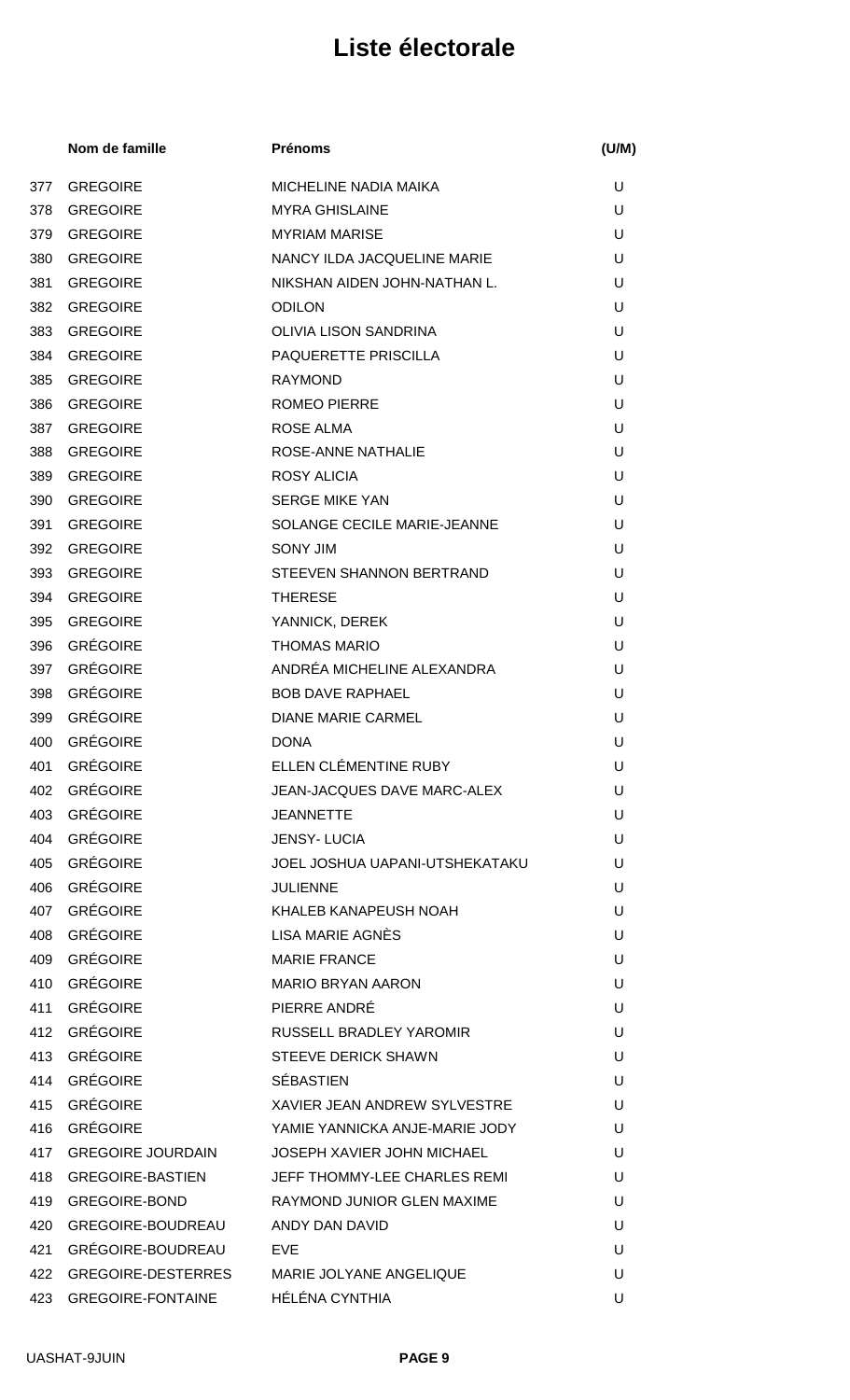|            | Nom de famille                                   | <b>Prénoms</b>                           | (U/M)  |
|------------|--------------------------------------------------|------------------------------------------|--------|
| 424        | <b>GREGOIRE-FONTAINE</b>                         | ANDREANNE ROXANNE LAURA                  | U      |
| 425        | <b>GREGOIRE-FONTAINE</b>                         | <b>EMMY MALIAN SANDY JANE</b>            | U      |
| 426        | <b>GREGOIRE-GABRIEL</b>                          | ALEXANDRE JOHN-FRANCIS JOE               | U      |
| 427        | <b>GREGOIRE-GABRIEL</b>                          | <b>JOEY ABRAHAM TONY</b>                 | U      |
| 428        | <b>GRÉGOIRE-GABRIEL</b>                          | MATHIEU, CHRISTOPHER, PHILIP, ANDRÉ-PAUL | U      |
| 429        | <b>GREGOIRE-GRENIER</b>                          | <b>MARIE SELENA JUSTINE</b>              | U      |
| 430        | <b>GRÉGOIRE-GRENIER</b>                          | ALEXANNE SHANA CLAUDIA                   | U      |
| 431        | <b>GREGOIRE-JOURDAIN</b>                         | <b>ODILON RENAUD LLOY MORLEY</b>         | U      |
| 432        | <b>GREGOIRE-JOURDAIN</b>                         | <b>RICKY</b>                             | U      |
| 433        | <b>GREGOIRE-LABBE</b>                            | <b>CEDRICK GEOFFREY</b>                  | U      |
| 434        | <b>GREGOIRE-LABBE</b>                            | <b>JOSEPH ADHEMARD FRANCIS</b>           | U      |
| 435        | <b>GREGOIRE-LABBE</b>                            | <b>KRYSTEL MARGUERITE KRISTINA</b>       | U      |
| 436        | <b>GREGOIRE-LABBE</b>                            | MAVERICK PASCAL MICHAEL                  | U      |
| 437        | <b>GREGOIRE-LABBE</b>                            | ROBERT JOSEPH DANNY                      | U      |
| 438        | <b>GREGOIRE-LABBE</b>                            | <b>SHENNA KRISTINA</b>                   | U      |
| 439        | <b>GREGOIRE-LABBE</b>                            | ULRIC RICHARD ALEX ALFRED                | U      |
| 440        | GRÉGOIRE-LABBÉ                                   | <b>CHARLIE PENASHUE JOSEPH</b>           | U      |
| 441        | <b>GREGOIRE-MOREAU</b>                           | <b>JULIE SOPHIA MAÏKA</b>                | U      |
| 442        | <b>GREGOIRE-MOREAU</b>                           | <b>MAIKO JULIEN</b>                      | U      |
| 443        | <b>GRÉGOIRE-MORIN</b>                            | CARL                                     | U      |
| 444        | <b>GRÉGOIRE-MORIN</b>                            | MÉLANIE MARIE DORIS                      | U      |
| 445        | <b>GREGOIRE-PIEN</b>                             | <b>DANYSE</b>                            | U      |
| 446        | <b>GREGOIRE-PILOT</b>                            | <b>JENNY-LEE MITESH MAJOLIE</b>          | U      |
| 447        | <b>GREGOIRE-PILOT</b>                            | <b>LAYNA SHIRLEY</b>                     | U      |
| 448        | <b>GRÉGOIRE-PILOT</b>                            | DAYLAÏE INNU-ISHKUESS KEALSEY            | U      |
| 449        | <b>GREGOIRE-PINETTE</b>                          | <b>CASSANDRA MARIE GAETANE</b>           | U      |
| 450        | <b>GREGOIRE-REGIS</b>                            | ANDRE-PAUL JEAN-CHRISTOPHE J.            | U      |
| 451        | <b>GREGOIRE-REGIS</b>                            | <b>CAROLINE MICHELINE</b>                | U      |
| 452        | <b>GRÉGOIRE-RÉGIS</b>                            | PAKATAKANISS MIKE TONY                   | U      |
| 453        | GRÉGOIRE-TSHERNISH                               | JOËL RICHARD EVAN JEAN CHRISTIAN         | U      |
| 454        | GRÉGOIRE-VACHON                                  | SOPHIE STÉPHANIE ALEXANDRA JEANNETTE     | U      |
| 455        | <b>GREGOIRE-VOLLANT</b>                          | <b>MARYSE CAROLE</b>                     | U      |
| 456        | <b>GRENIER</b>                                   | <b>CLAUDE HENRI</b>                      | U      |
| 457        | <b>GRENIER</b>                                   | NADINE WILHERNIME SANDRA                 | U      |
| 458        | <b>GRENIER</b>                                   | <b>STEPHANE</b>                          | U<br>U |
| 459        | <b>GRIDER-AMBROISE</b><br><b>GRIDER-AMBROISE</b> | <b>JACK MIKO</b><br>SARAH                | U      |
| 460        | <b>GROS-LOUIS</b>                                | KATE MARIE CECILE JOURDAIN               | U      |
| 461<br>462 | <b>GUANISH</b>                                   | MISHTAN KACILLIA MARIA-CHARLOTTE         | U      |
| 463        | <b>GUANISH</b>                                   | ROGER GEORGE                             | U      |
| 464        | <b>GUANISH</b>                                   | TIFFANY DANALIE V. J.                    | U      |
| 465        | <b>HAMILTON-RITCHIE</b>                          | <b>MYRIAM</b>                            | U      |
| 466        | <b>HERVIEUX</b>                                  | <b>SYLVAIN JOSEPH</b>                    | U      |
| 467        | <b>HERVIEUX</b>                                  | <b>BERNADETTE</b>                        | U      |
| 468        | <b>HERVIEUX</b>                                  | <b>EMILIEN</b>                           | U      |
| 469        | <b>HERVIEUX</b>                                  | <b>GINETTE NOELLA MARIE</b>              | U      |
| 470        | <b>HERVIEUX</b>                                  | JENNIFER KIMIKO ARIANNE MANON            | U      |
|            |                                                  |                                          |        |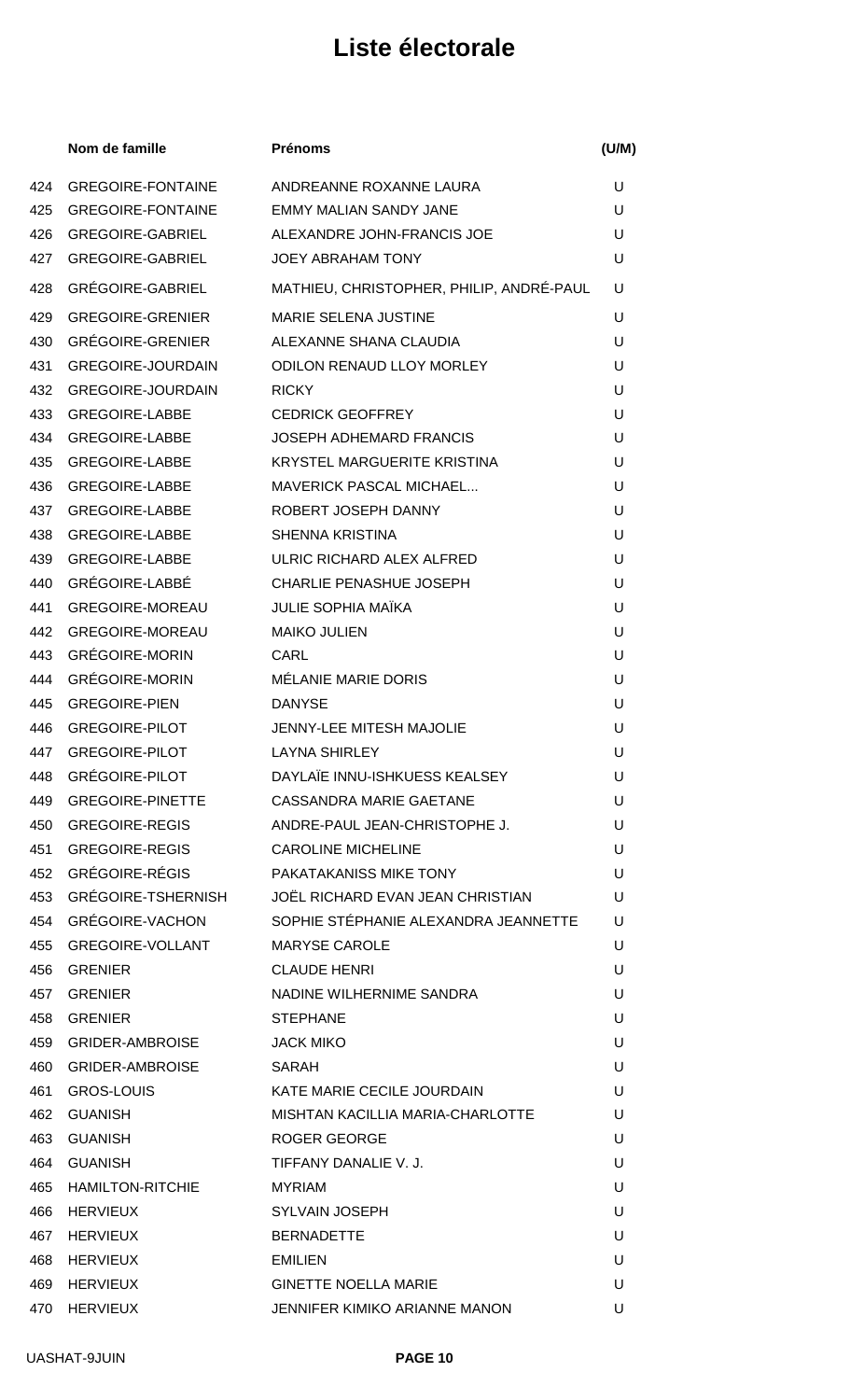|     | Nom de famille             | <b>Prénoms</b>                    | (U/M) |
|-----|----------------------------|-----------------------------------|-------|
| 471 | <b>HERVIEUX</b>            | MARIE-MARTHE                      | U     |
| 472 | <b>HERVIEUX</b>            | <b>MATSHUSHISS ADAM</b>           | U     |
| 473 | <b>HERVIEUX</b>            | <b>VLADIMIR STANLEY</b>           | U     |
| 474 | <b>HERVIEUX-FONTAINE</b>   | <b>MATHIS</b>                     | U     |
| 475 | <b>HERVIEUX-VACHON</b>     | JEAN-MATHIEU CHRISTOPHER LÉONCE   | U     |
| 476 | HERVIEUX-VACHON            | YVAN-JUNIOR                       | U     |
| 477 | HÉTU                       | <b>SYLVAIN DANIEL</b>             | U     |
| 478 | <b>ISHPATAO</b>            | ANDRÉ-CHARLES                     | U     |
| 479 | <b>ISHPATAU</b>            | <b>JESSICA</b>                    | U     |
| 480 | <b>JACK</b>                | AARON GREGOIRE GEORGES            | U     |
| 481 | <b>JACK</b>                | ALEXANDRE DANY JUNIOR             | U     |
| 482 | <b>JACK</b>                | <b>JONATHAN JOSEPH</b>            | U     |
| 483 | <b>JACK</b>                | <b>MARY CAROLINE</b>              | U     |
| 484 | <b>JACK-GREGOIRE</b>       | MATHIEU ANDRE PIERRE J.-M.        | U     |
| 485 | JEAN PIERRE                | <b>ADRIEN ELIE</b>                | U     |
| 486 | <b>JEAN PIERRE</b>         | <b>CARMEN</b>                     | U     |
| 487 | <b>JEAN PIERRE</b>         | <b>CLAUDE VINCENT</b>             | U     |
| 488 | <b>JEAN PIERRE</b>         | <b>GISELE NATHALIE</b>            | U     |
| 489 | <b>JEAN PIERRE</b>         | <b>JOHNNY YVES</b>                | U     |
| 490 | <b>JEAN PIERRE</b>         | M LUCIE ALICE                     | U     |
| 491 | <b>JEAN PIERRE</b>         | <b>MARIE DESNEIGES</b>            | U     |
| 492 | <b>JEAN PIERRE</b>         | <b>MARIE DOROTHEE LORETTE</b>     | U     |
| 493 | <b>JEAN-PIERRE</b>         | <b>ANDREW</b>                     | U     |
| 494 | <b>JEAN-PIERRE</b>         | CATHERINE MARIE ADÈLE             | U     |
|     | 495 JEAN-PIERRE            | <b>DAVID PATRICK</b>              | U     |
| 496 | JEAN-PIERRE                | <b>DRYAN</b>                      | U     |
| 497 | JEAN-PIERRE                | <b>GHISLAINE AUDREY FRANCOISE</b> | U     |
| 498 | JEAN-PIERRE                | <b>OLIVIER DOMINIQUE</b>          | U     |
| 499 | JEAN-PIERRE-BELLEF         | <b>JOCELYNE</b>                   | U     |
| 500 | JEAN-PIERRE-BELLEFLEUR     | <b>JENNIFER</b>                   | U     |
| 501 | JEAN-PIERRE-BELLEFLEUR     | <b>NOELLA</b>                     | U     |
|     | 502 JEAN-PIERRE-BOUDREAULT | ANIKA DANIA                       | U     |
|     | 503 JEAN-PIERRE-DOMINIQUE  | AGNES                             | U     |
| 504 | JEAN-PIERRE-DOMINIQUE      | <b>KEVIN EDMOND SCOTT</b>         | U     |
| 505 | JEAN-PIERRE-MOREAU         | <b>CARL HUGO CHARLES</b>          | U     |
| 506 | JEAN-PIERRE-MOREAU         | PATRICIA MARUSCIA ANOUSKA         | U     |
|     | 507 JEAN-PIERRE-MOREAU     | SIMON PATRICK ROMUALD             | U     |
| 508 | JEROME                     | ANDRE SYLVAIN SONNY PIERRE SYL    | U     |
| 509 | <b>JEROME</b>              | CARLO JOSEPH JUSHIUA              | U     |
| 510 | <b>JEROME</b>              | <b>JACQUELINE ANITA TOYA</b>      | U     |
| 511 | <b>JEROME</b>              | MARIE ADELINE CHATELEINE          | U     |
| 512 | JEROME                     | <b>MARIE ROSALIE</b>              | U     |
| 513 | <b>JEROME</b>              | MARIE-ANDREE MARCELLE             | U     |
| 514 | <b>JEROME</b>              | MARIE-FLEUR SANDRA IRMA LYANNE    | U     |
| 515 | <b>JEROME</b>              | SABRINA JESSICA MARIE ANGE        | U     |
| 516 | <b>JEROME</b>              | <b>VALENE MARIE UASSIS</b>        | U     |
|     | 517 JÉROME                 | JOSEPH ELVIS MICHEL               | U     |
|     |                            |                                   |       |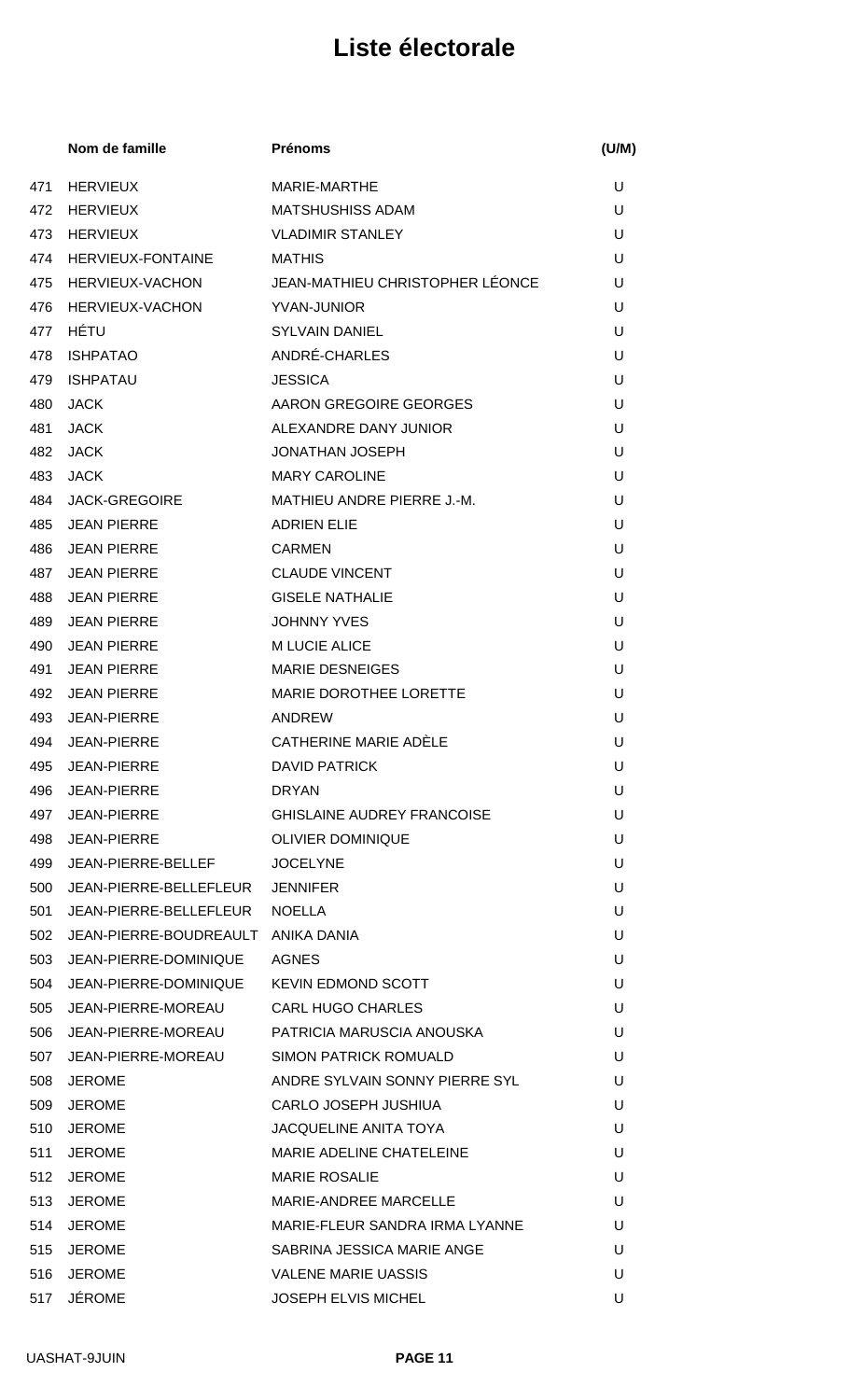|     | Nom de famille  | <b>Prénoms</b>                       | (U/M) |
|-----|-----------------|--------------------------------------|-------|
| 518 | <b>JÉROME</b>   | <b>JOSEPH MARIO ROBERT</b>           | U     |
| 519 | <b>JÉROME</b>   | <b>JOSEPH PAUL EMILE</b>             | U     |
| 520 | JÉRÔME          | <b>JACQUES THADDEE</b>               | U     |
| 521 | <b>JÉRÔME</b>   | LAURÉAT JUSTIN                       | U     |
| 522 | JÉRÔME          | MARIE-BERTHE JOHANNE                 | U     |
| 523 | JEROME-HERVIEUX | RICARDO ELIE KIM                     | U     |
| 524 | <b>JORDAN</b>   | <b>STEPHANIE JENNIFER</b>            | U     |
| 525 | <b>JOSEPH</b>   | <b>JOEL ANDY DUANE</b>               | U     |
| 526 | <b>JOSEPH</b>   | PIERRE STÉPHANE PHILIPPE T.          | U     |
| 527 | <b>JOSEPH</b>   | ADÉLARD ALCIDE ELOI                  | U     |
| 528 | <b>JOSEPH</b>   | <b>GUYLAINE GABRIELLE PEGGY</b>      | U     |
| 529 | <b>JOSEPH</b>   | LOUIS-ROBERT MARC-ANDRE              | U     |
| 530 | <b>JOSEPH</b>   | MARIE-SOLEIL AUDREY LISE MYRIAM      | U     |
| 531 | <b>JOSEPH</b>   | <b>UAPASHKUSS UAPENTEU PISHIMUSS</b> | U     |
| 532 | <b>JOSEPH</b>   | <b>VANESSA JULIENNE MANI</b>         | U     |
| 533 | JOSEPH-FONTAINE | <b>MICHEL FRANCOIS</b>               | U     |
| 534 | <b>JOUBERT</b>  | <b>FABIEN</b>                        | U     |
| 535 | <b>JOUBERT</b>  | <b>JOSEPH ALFRED REAL</b>            | U     |
| 536 | <b>JOUBERT</b>  | <b>JOSEPH ERIC DENIS</b>             | U     |
| 537 | <b>JOUBERT</b>  | <b>KASSANDRA SYLVIA</b>              | U     |
| 538 | <b>JOUBERT</b>  | RONALD JOSEPH                        | U     |
| 539 | <b>JOURDAIN</b> | ANNE MARIE AUDREY                    | U     |
| 540 | <b>JOURDAIN</b> | <b>CASSANDRA MARIE THERESE</b>       | U     |
| 541 | <b>JOURDAIN</b> | <b>CHANTALE MARIE ADELE</b>          | U     |
| 542 | <b>JOURDAIN</b> | <b>DANIEL</b>                        | U     |
| 543 | <b>JOURDAIN</b> | ELIE-GEORGES                         | U     |
| 544 | <b>JOURDAIN</b> | <b>JOSEPH SYLVAIN</b>                | U     |
| 545 | <b>JOURDAIN</b> | MARIE FREDERIQUE ANOUK               | U     |
| 546 | <b>JOURDAIN</b> | <b>MATTHIEW EDGAR MARCEL GAEL</b>    | U     |
| 547 | <b>JOURDAIN</b> | NOAH WILLIAM JR JEANNOT              | U     |
| 548 | <b>JOURDAIN</b> | <b>XAVIER JUNIOR PAPES</b>           | U     |
| 549 | <b>JOURDAIN</b> | <b>ADELINE</b>                       | U     |
| 550 | <b>JOURDAIN</b> | ALEX JEAN MARC                       | U     |
| 551 | <b>JOURDAIN</b> | ALI JOSEPH                           | U     |
| 552 | <b>JOURDAIN</b> | <b>ANICK</b>                         | U     |
| 553 | <b>JOURDAIN</b> | ANNE AUDREY MARIE LOUISE GABRIELLE   | U     |
| 554 | <b>JOURDAIN</b> | <b>ANNE PHILOMENE</b>                | U     |
| 555 | <b>JOURDAIN</b> | ANNETTE MARIE ANNEE                  | U     |
| 556 | <b>JOURDAIN</b> | ANTOINE JOSEPH PHILIPPE              | U     |
| 557 | <b>JOURDAIN</b> | <b>BILLY JACK</b>                    | U     |
| 558 | <b>JOURDAIN</b> | <b>BRUNO ARTHUR</b>                  | U     |
| 559 | <b>JOURDAIN</b> | CARL-ÉRIC JOSEPH                     | U     |
| 560 | <b>JOURDAIN</b> | <b>CHARLES GREGOIRE GERARD</b>       | U     |
| 561 | <b>JOURDAIN</b> | DAN-ALEX JOSEPH DEVON                | U     |
| 562 | <b>JOURDAIN</b> | <b>DANIELLE KAREN</b>                | U     |
| 563 | <b>JOURDAIN</b> | DANYA MARIE SAMMY-JO                 | U     |
| 564 | <b>JOURDAIN</b> | <b>DENISE MARIE MARTHE</b>           | U     |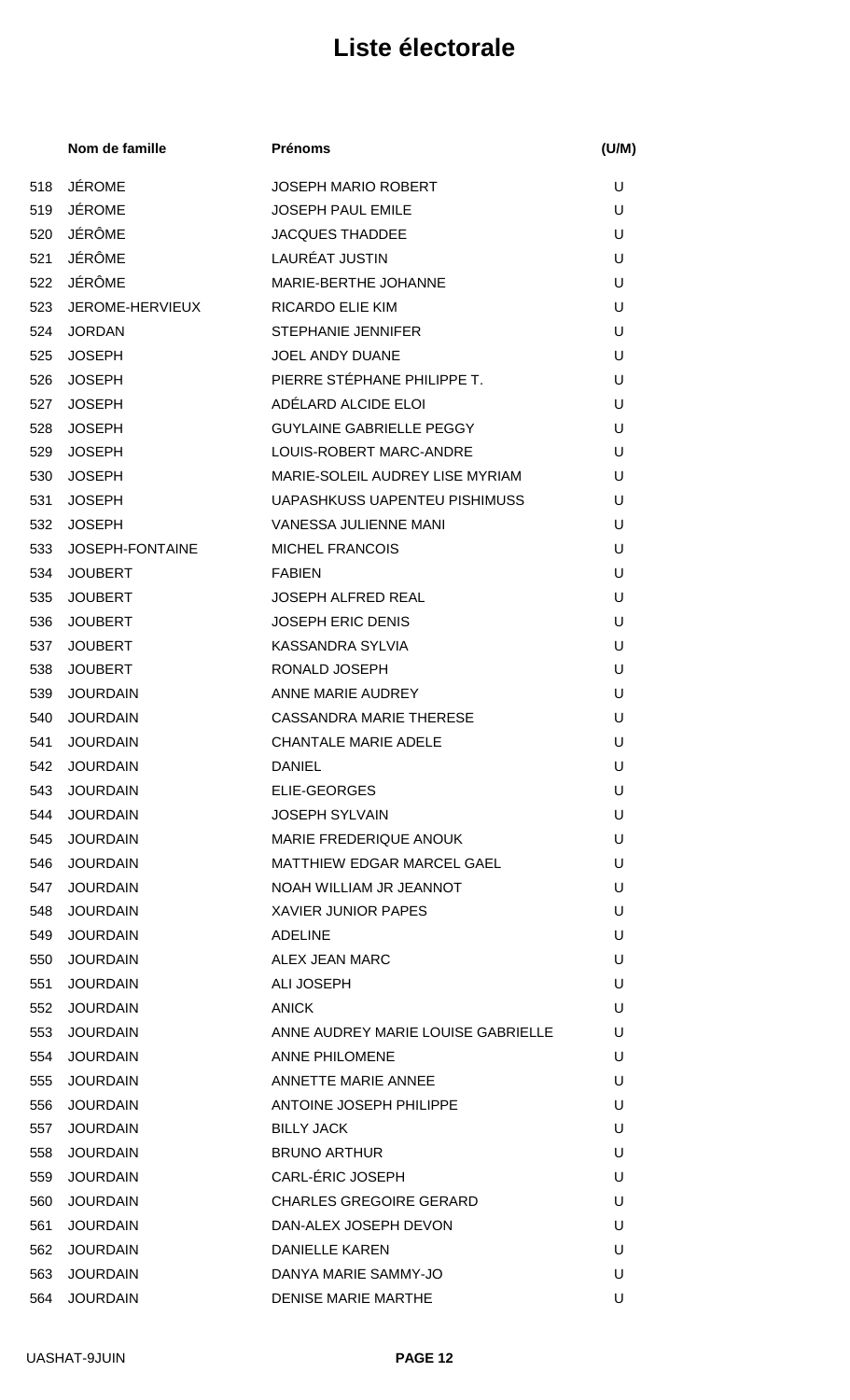|     | Nom de famille  | <b>Prénoms</b>                   | (U/M) |
|-----|-----------------|----------------------------------|-------|
| 565 | <b>JOURDAIN</b> | <b>ELIE JACQUES</b>              | U     |
| 566 | <b>JOURDAIN</b> | <b>ENRICO NICOLAS</b>            | U     |
| 567 | <b>JOURDAIN</b> | ERIKA AUDREY JENNIFER            | U     |
| 568 | <b>JOURDAIN</b> | <b>ETIENNE</b>                   | U     |
| 569 | <b>JOURDAIN</b> | ETIENNE STÉPHANE                 | U     |
| 570 | <b>JOURDAIN</b> | <b>FRANCO THADDEE REAL</b>       | U     |
| 571 | <b>JOURDAIN</b> | <b>FREDERIC</b>                  | U     |
| 572 | <b>JOURDAIN</b> | <b>GABRIEL KENNY</b>             | U     |
| 573 | <b>JOURDAIN</b> | <b>GREGOIRE</b>                  | U     |
| 574 | <b>JOURDAIN</b> | <b>HAKIM BILLY-JAY HORMIDAS</b>  | U     |
| 575 | <b>JOURDAIN</b> | ISHAM STEVEN ANTOINE DYLAN       | U     |
| 576 | <b>JOURDAIN</b> | <b>J LUCIEN GABRIEL MARCEL</b>   | U     |
| 577 | <b>JOURDAIN</b> | <b>JACOB</b>                     | U     |
| 578 | <b>JOURDAIN</b> | <b>JACQUES ALEXANDRE</b>         | U     |
| 579 | <b>JOURDAIN</b> | <b>JADE MARIE CATHERINE</b>      | U     |
| 580 | <b>JOURDAIN</b> | <b>JADE SARAH CAROLINE</b>       | U     |
| 581 | <b>JOURDAIN</b> | <b>JEAN CLAUDE</b>               | U     |
| 582 | <b>JOURDAIN</b> | <b>JEAN MATTHIEU REAL</b>        | U     |
| 583 | <b>JOURDAIN</b> | <b>JESSICA NELLY</b>             | U     |
| 584 | <b>JOURDAIN</b> | <b>JOANIE ANSHENISS PATRICIA</b> | U     |
| 585 | <b>JOURDAIN</b> | <b>JOCELYN LUCIEN</b>            | U     |
| 586 | <b>JOURDAIN</b> | <b>JONATHAN DERECK MAIKAN</b>    | U     |
| 587 | <b>JOURDAIN</b> | <b>JOSEPH CYRILLE</b>            | U     |
| 588 | <b>JOURDAIN</b> | <b>JOSEPH MICHEL</b>             | U     |
| 589 | <b>JOURDAIN</b> | <b>JOSEPH MICHEL FRANK</b>       | U     |
| 590 | <b>JOURDAIN</b> | <b>JOSEPH MOISE ADRIEN</b>       | U     |
| 591 | <b>JOURDAIN</b> | <b>JOSEPHAT MARIO</b>            | U     |
| 592 | <b>JOURDAIN</b> | <b>JOSUE LUKASS</b>              | U     |
| 593 | <b>JOURDAIN</b> | <b>JOYCE LINE</b>                | U     |
| 594 | <b>JOURDAIN</b> | <b>JULES RICHARD BERTRAND</b>    | U     |
| 595 | <b>JOURDAIN</b> | <b>KATE ANNICK</b>               | U     |
| 596 | <b>JOURDAIN</b> | <b>KEVEN LAURENT MICHEL</b>      | U     |
| 597 | <b>JOURDAIN</b> | <b>KEVIN EMMANUEL</b>            | U     |
| 598 | <b>JOURDAIN</b> | KIM MARIE JOCELYNE               | U     |
| 599 | <b>JOURDAIN</b> | <b>LANGIS ODILON</b>             | U     |
| 600 | <b>JOURDAIN</b> | <b>MAITE JUSTINE TARA</b>        | U     |
| 601 | <b>JOURDAIN</b> | <b>MARGUERITE MARIE</b>          | U     |
| 602 | <b>JOURDAIN</b> | <b>MARIE AGNES</b>               | U     |
| 603 | <b>JOURDAIN</b> | <b>MARIE ANNA</b>                | U     |
| 604 | <b>JOURDAIN</b> | <b>MARIE BLANDINE</b>            | U     |
| 605 | <b>JOURDAIN</b> | <b>MARIE FRANCE</b>              | U     |
| 606 | <b>JOURDAIN</b> | <b>MARIE LISE</b>                | U     |
| 607 | <b>JOURDAIN</b> | <b>MARIE LOUISE PIERRETTE</b>    | U     |
| 608 | <b>JOURDAIN</b> | <b>MARIE LOUISETTE</b>           | U     |
| 609 | <b>JOURDAIN</b> | <b>MARIE LUCE DELIMA</b>         | U     |
| 610 | <b>JOURDAIN</b> | MARIE RAYMONDE LORRAINE          | U     |
| 611 | <b>JOURDAIN</b> | MARIE-EVE KATHY                  | U     |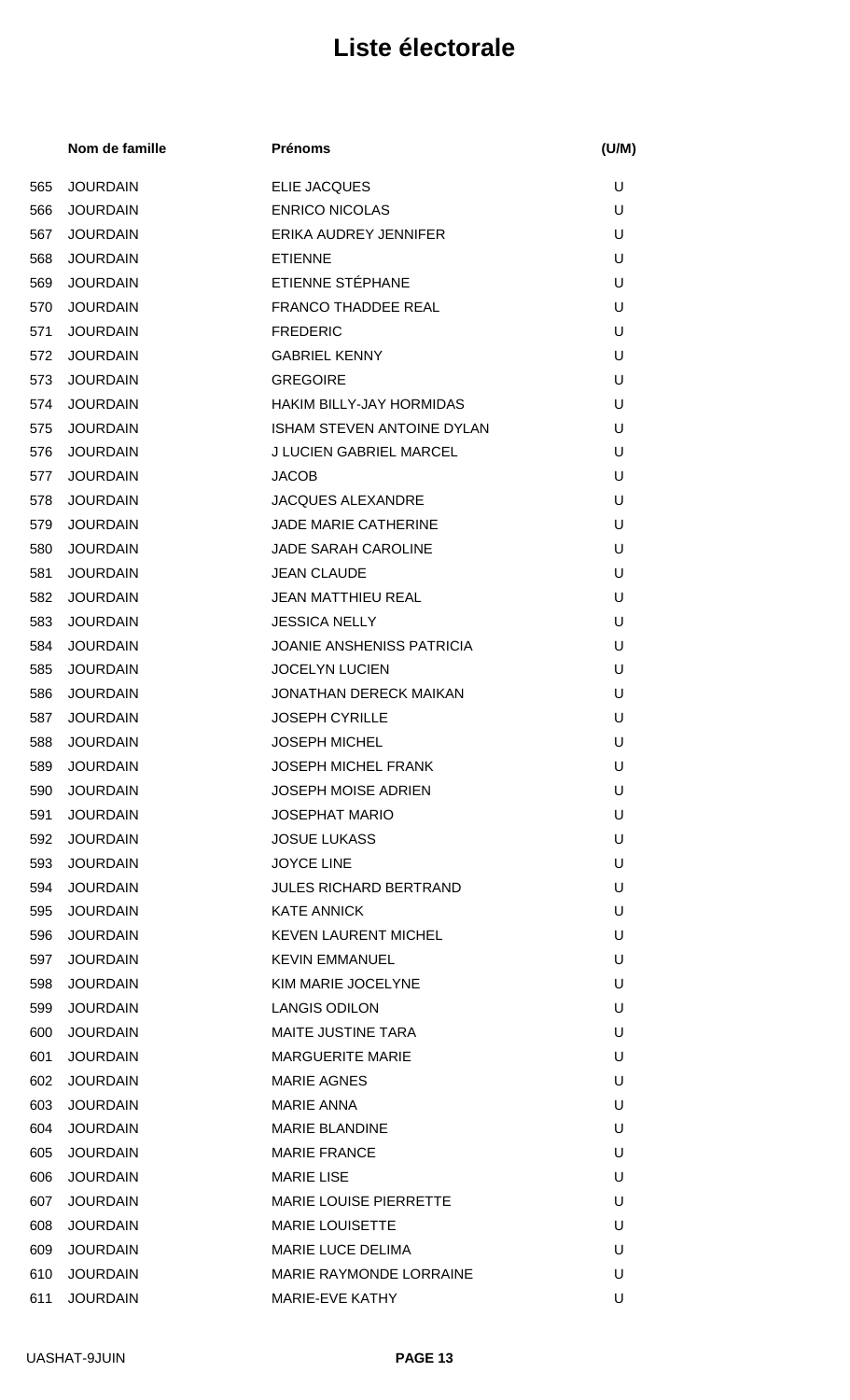|     | Nom de famille           | <b>Prénoms</b>                      | (U/M) |
|-----|--------------------------|-------------------------------------|-------|
| 612 | <b>JOURDAIN</b>          | <b>MARIO JOHNNY SEBASTIEN</b>       | U     |
| 613 | <b>JOURDAIN</b>          | <b>MARYSE ANDREE FRANCE</b>         | U     |
| 614 | <b>JOURDAIN</b>          | <b>MATTHIEU SEBASTIEN DANIEL</b>    | U     |
| 615 | <b>JOURDAIN</b>          | <b>MELISSA SUZANNE</b>              | U     |
| 616 | <b>JOURDAIN</b>          | MOLYKA CHARLENE TATIANA             | U     |
| 617 | <b>JOURDAIN</b>          | MÉLANIE MARIE MADELEINE             | U     |
| 618 | <b>JOURDAIN</b>          | <b>NANCY MICHELINE</b>              | U     |
| 619 | <b>JOURDAIN</b>          | <b>NANCY NATHALIE</b>               | U     |
| 620 | <b>JOURDAIN</b>          | NOAMI MERCEDES WENDY                | U     |
| 621 | <b>JOURDAIN</b>          | PATRICE BERTRAND                    | U     |
| 622 | <b>JOURDAIN</b>          | <b>PELASH MARIE</b>                 | U     |
| 623 | <b>JOURDAIN</b>          | PIEN ZACHARY                        | U     |
| 624 | <b>JOURDAIN</b>          | <b>RACHELLE MARIE</b>               | U     |
| 625 | <b>JOURDAIN</b>          | RAYMOND JOSEPH                      | U     |
| 626 | <b>JOURDAIN</b>          | <b>RAYNALD GUY MICHAEL</b>          | U     |
| 627 | <b>JOURDAIN</b>          | <b>REAL</b>                         | U     |
| 628 | <b>JOURDAIN</b>          | REAL JUNIOR FELIX                   | U     |
| 629 | <b>JOURDAIN</b>          | ROSE ALMA                           | U     |
| 630 | <b>JOURDAIN</b>          | <b>SAMUEL GABRIEL</b>               | U     |
| 631 | <b>JOURDAIN</b>          | <b>SANDRA MELANIE</b>               | U     |
| 632 | <b>JOURDAIN</b>          | <b>SHAWN NEIL</b>                   | U     |
| 633 | <b>JOURDAIN</b>          | SONNY BILLY JACK JULES JR           | U     |
| 634 | <b>JOURDAIN</b>          | <b>STEPHANIE AGLAE</b>              | U     |
| 635 | <b>JOURDAIN</b>          | <b>SYLVAIN MICHEL</b>               | U     |
|     | 636 JOURDAIN             | SYLVESTRE JOSEPH                    | U     |
| 637 | <b>JOURDAIN</b>          | <b>SYLVIE MARIE</b>                 | U     |
| 638 | <b>JOURDAIN</b>          | <b>SYLVIO</b>                       | U     |
| 639 | <b>JOURDAIN</b>          | T. CHRISTOPHER EMMANUEL             | U     |
| 640 | <b>JOURDAIN</b>          | <b>TED NOLAN RAYMOND</b>            | U     |
| 641 | <b>JOURDAIN</b>          | TIFFANY MARIE-CLAUDE SHANIA         | U     |
| 642 | <b>JOURDAIN</b>          | <b>TSHAKAPESH ANDRE</b>             | U     |
| 643 | <b>JOURDAIN</b>          | <b>VANESSA</b>                      | U     |
| 644 | <b>JOURDAIN</b>          | <b>VICKY GENIFER</b>                | U     |
| 645 | <b>JOURDAIN</b>          | <b>VICTORIA</b>                     | U     |
| 646 | <b>JOURDAIN</b>          | VINCENT JOHN PHILIPPE MICHEL        | U     |
| 647 | <b>JOURDAIN</b>          | <b>WILFRID</b>                      | U     |
| 648 | <b>JOURDAIN</b>          | <b>WILLIAM</b>                      | U     |
| 649 | <b>JOURDAIN</b>          | <b>YANN</b>                         | U     |
| 650 | <b>JOURDAIN FONTAINE</b> | <b>JAMES PIERRE-LUC</b>             | U     |
| 651 | <b>JOURDAIN PINETTE</b>  | <b>SAMUEL</b>                       | U     |
| 652 | JOURDAIN-ANDRE           | <b>BRANDON FRANCIS GLENN</b>        | U     |
| 653 | JOURDAIN-ANDRE           | DANNY JOHN BASILE PASCAL            | U     |
| 654 | JOURDAIN-ANDRÉ           | <b>MYLENE SOLANGE MARIE</b>         | U     |
| 655 | JOURDAIN-COUTURE         | <b>HUGUES SYLVAIN BERNARD</b>       | U     |
| 656 | JOURDAIN-FONTAINE        | <b>GHYSLAINE CAMILLE DESTA VAL.</b> | U     |
| 657 | JOURDAIN-FONTAINE        | NICOLAS JUNIOR                      | U     |
| 658 | JOURDAIN-GABRIEL         | NATACHA TRICIA LEA                  | U     |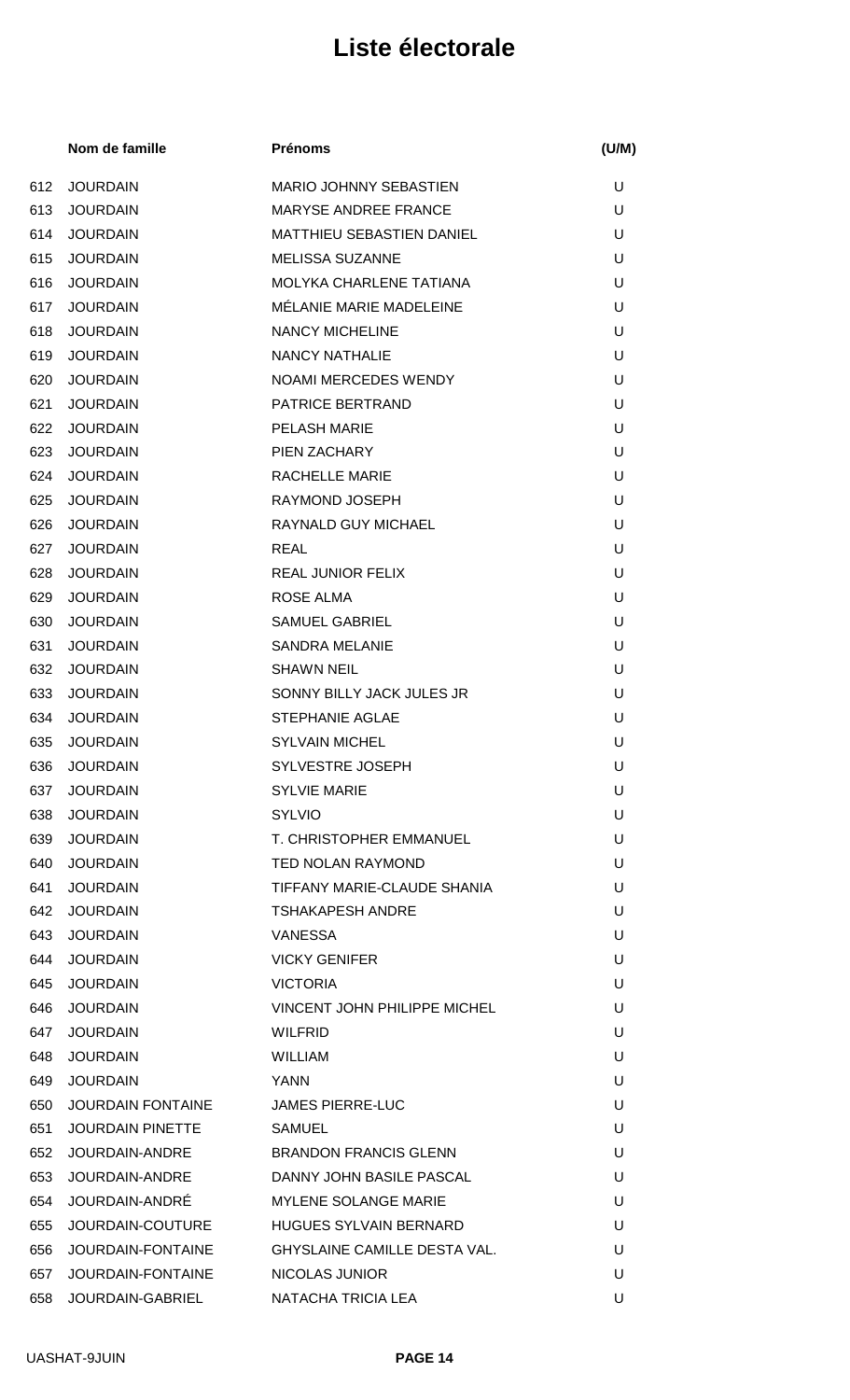|     | Nom de famille     | <b>Prénoms</b>                       | (U/M) |
|-----|--------------------|--------------------------------------|-------|
| 659 | JOURDAIN-THOMAS    | STUART VINCENT DERICK JOSEPH         | U     |
| 660 | JOURDAIN-VOLLANT   | MARC-ANDRÉ ALEX. JEAN-FRANCOIS       | U     |
| 661 | JOURDAIN-VOLLANT   | TSHAPI STEEVE TSHAKAPISH             | U     |
| 662 | <b>KIRKPATRICK</b> | <b>DIANE CINDY</b>                   | U     |
| 663 | <b>KIRKPATRICK</b> | <b>JUNIPER JACINTHE</b>              | U     |
| 664 | <b>KIRKPATRICK</b> | <b>SARAH</b>                         | U     |
| 665 | KIRKPATRICK-ANDRE  | AUDREY-MAUDE BRITTANY GUYLAINE       | U     |
| 666 | KIRKPATRICK-ANDRE  | SOPHIA SARAH LAURALEEN               | U     |
| 667 | LABBE              | <b>GUYANNE MARISSA</b>               | U     |
| 668 | LABBE              | HEIDA ANOUSHKA JOSEPHINE M.C.        | U     |
| 669 | LABBE              | <b>MARIE CATHERINE CAROLINE</b>      | U     |
| 670 | LABBE              | <b>MARIE LOU CATHERINE</b>           | U     |
| 671 | LABBE              | <b>MYRIAM THÉRESE</b>                | U     |
| 672 | LABBE              | PAULA DAPHNÉ                         | U     |
| 673 | LABBE              | ULRIC AMBROISE JOSEPH                | U     |
| 674 | LABBÉ              | ASHLEY CHLOÉ AMIKA                   | U     |
| 675 | LABBÉ              | <b>CASEY STÉPHANE MATHIEU TRAVIS</b> | U     |
| 676 | LABBÉ              | <b>JOEY KEVIN</b>                    | U     |
| 677 | LABBE-HERVIEUX     | DONAVAN JEAN M. ALPHONSE BOBBY       | U     |
| 678 | LABBE-HERVIEUX     | <b>MARIKA HELENE ESTELLE</b>         | U     |
| 679 | LABBÉ-HERVIEUX     | <b>VINCENT JOSEPH-PAUL</b>           | U     |
| 680 | LALO               | MARIE-JOSEE                          | U     |
| 681 | LANGIS             | <b>JOSEPH CLEMENT JACQUES</b>        | U     |
| 682 | <b>LAURENT</b>     | <b>CHARLINE</b>                      | U     |
| 683 | LAURENT            | <b>CLAUDIA CATHERINE</b>             | U     |
| 684 | LAURENT            | <b>GUYLAINE JULIENNE GEMMA</b>       | U     |
| 685 | LAURENT            | <b>MANI ADÉLINE ANNE-LUCIE</b>       | U     |
| 686 | LAURENT            | <b>MARIE FRANCOISE</b>               | U     |
| 687 | LAURENT            | MARIE JULIETTE EDITH                 | U     |
| 688 | LAURENT            | <b>MARIE RACHELLE</b>                | U     |
| 689 | LAURENT            | <b>SHAPATESH CEDERICK</b>            | U     |
| 690 | LAURENT-DESMEULES  | MANI-GAËLLE LÉA                      | U     |
| 691 | LEBLANC            | <b>JOSEPH REAL</b>                   | U     |
| 692 | LEBLANC            | <b>JOSEPH WALTER</b>                 | U     |
| 693 | LEBLANC            | LYANA CHERYL JOANNA                  | U     |
| 694 | LEBLANC            | <b>MARC NELSON</b>                   | U     |
| 695 | LEBLANC            | <b>MARIE ROSE NANCY JADE</b>         | U     |
| 696 | LEBLANC            | <b>MATHIEU JOHN GEORGES PIERRE</b>   | U     |
| 697 | LEBLANC            | <b>REAL JUNIOR ANTOINE</b>           | U     |
| 698 | LELIEVRE           | <b>VICKY EDITH LORRAINE</b>          | U     |
| 699 | <b>LEVESQUE</b>    | <b>JOSEPH MARC GILBERT</b>           | U     |
| 700 | <b>LEVESQUE</b>    | <b>LOUISE GENEVIEVE</b>              | U     |
| 701 | MALEC              | <b>RENALD JOSEPH BASTIEN</b>         | U     |
| 702 | <b>MALEC</b>       | <b>ALISON MARIE-CLAUDE</b>           | U     |
| 703 | <b>MALEC</b>       | AUDREY-ANN                           | U     |
| 704 | MALEK              | <b>MARIE MARTHE</b>                  | U     |
| 705 | MAMEANSKUM         | <b>NOTTIE</b>                        | U     |
|     |                    |                                      |       |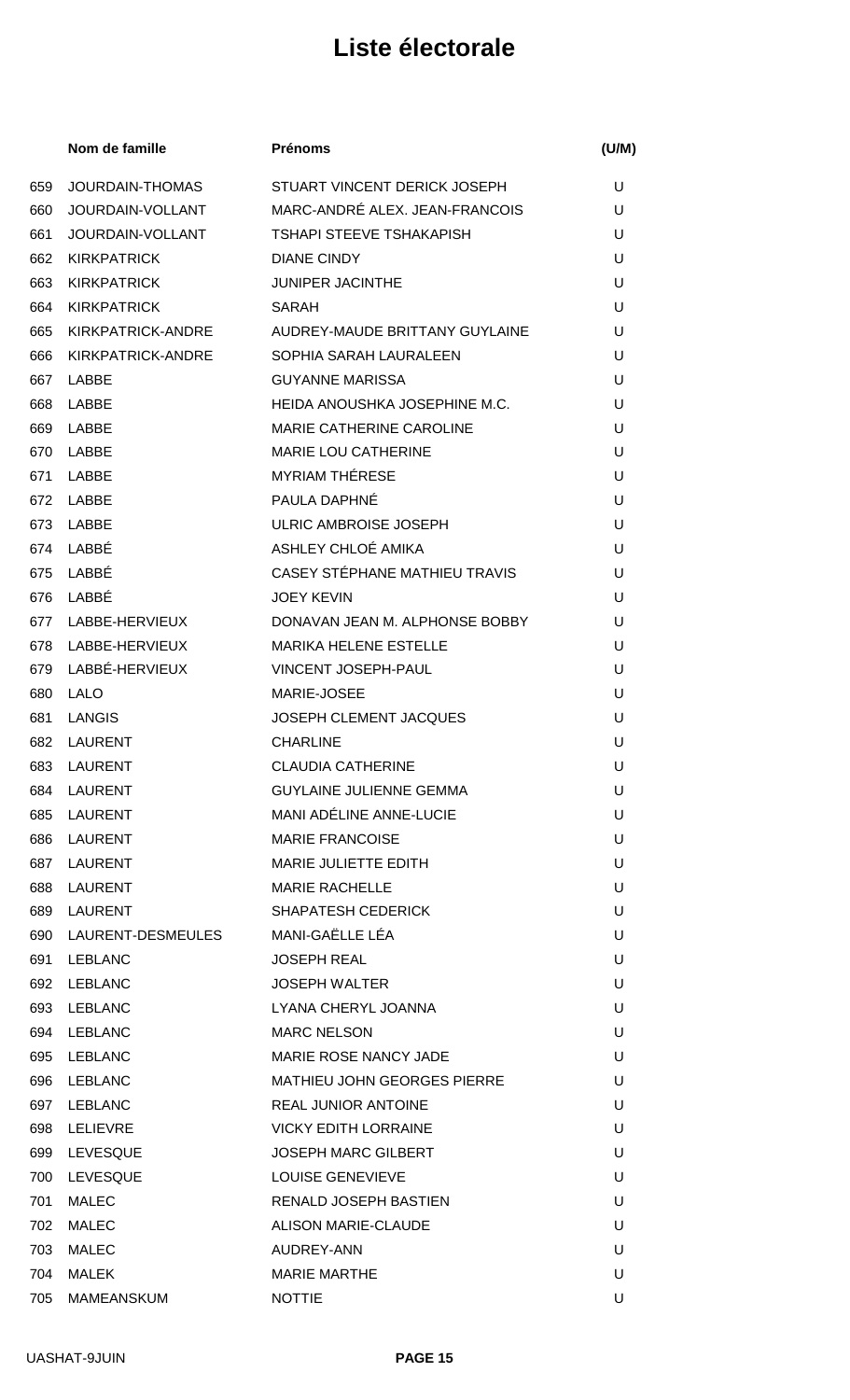|     | Nom de famille         | <b>Prénoms</b>                        | (U/M) |
|-----|------------------------|---------------------------------------|-------|
| 706 | <b>MARK</b>            | MARIE-JESSINA                         | U     |
| 707 | <b>MARTEL-AMBROISE</b> | YAN EVANS                             | U     |
| 708 | MATTE                  | STACY PATRICIA GAÉTANNE ANAÏS, SANCIA | U     |
|     | 709 MATTE-GRÉGOIRE     | SOPHIE LUCIA MÉRILDA NATHALIE         | U     |
| 710 | <b>MC KENZIE</b>       | <b>ALISEN MALEKELET</b>               | U     |
| 711 | <b>MC KENZIE</b>       | <b>WILLIAM JUNIOR EVAN</b>            | U     |
|     | 712 MC KENZIE          | <b>MARIE CLAIRE</b>                   | U     |
| 713 | <b>MCKENZIE</b>        | <b>YVON LAURENT</b>                   | U     |
| 714 | <b>MCKENZIE</b>        | <b>LUCIENNE IRENE</b>                 | U     |
| 715 | <b>MCKENZIE</b>        | <b>SIMON GEORGES MICHEL</b>           | U     |
| 716 | <b>MCKENZIE</b>        | BERTHELÉMIE BEN JR                    | U     |
| 717 | <b>MCKENZIE</b>        | <b>CHARLES JOEL MIKE</b>              | U     |
| 718 | <b>MCKENZIE</b>        | <b>DAN MIKE</b>                       | U     |
| 719 | <b>MCKENZIE</b>        | <b>GERMAINE PIERRETTE</b>             | U     |
| 720 | <b>MCKENZIE</b>        | <b>JOHNNY</b>                         | U     |
| 721 | <b>MCKENZIE</b>        | <b>JOSEPH MARC-ANDRE</b>              | U     |
|     | 722 MCKENZIE           | <b>MANI-PINAMEN MILLA MERCEDES</b>    | U     |
| 723 | <b>MCKENZIE</b>        | <b>MICHAEL JOHN</b>                   | U     |
| 724 | <b>MCKENZIE</b>        | <b>SHANET</b>                         | U     |
| 725 | <b>MCKENZIE</b>        | YOHANN HUGO JOSEPH                    | U     |
| 726 | <b>MCKENZIE</b>        | KATHY NELLY MARIE                     | U     |
|     | 727 MCKENZIE-BOUCHER   | <b>GABRIEL</b>                        | U     |
| 728 | MCKENZIE-FONTAINE      | TINA ANDREA LOUISE EUGENIE            | U     |
| 729 | MCKENZIE-JOURDAIN      | <b>EVE-MARIE</b>                      | U     |
| 730 | MCKENZIE-LELIEVRE      | <b>JOEL BRENDAN THOMAS</b>            | U     |
| 731 | MCKENZIE-THÉRIAULT     | <b>ISABELLE MARY MAÏKA</b>            | U     |
| 732 | MCKENZIE-THERIAULT     | PIERRE-LUC                            | U     |
| 733 | MCKENZIE-THIRNISH      | <b>STANLEY DAVE JUNIOR</b>            | U     |
| 734 | <b>MICHEL</b>          | <b>JEAN-ROCH</b>                      | U     |
| 735 | <b>MICHEL</b>          | ANDRE ALEXANDRE                       | U     |
| 736 | <b>MICHEL</b>          | <b>BASTIEN</b>                        | U     |
| 737 | <b>MICHEL</b>          | <b>BERNADETTE</b>                     | U     |
| 738 | <b>MICHEL</b>          | <b>CAMILLE NICOLAS</b>                | U     |
| 739 | <b>MICHEL</b>          | <b>CARL JOSEPH SERGE</b>              | U     |
| 740 | <b>MICHEL</b>          | CAROLINE, CAROL MARIE                 | U     |
| 741 | <b>MICHEL</b>          | <b>CLAYTON YANN JEAN PHILIPPE</b>     | U     |
| 742 | <b>MICHEL</b>          | FANNY MONIQUE EMILIE                  | U     |
| 743 | <b>MICHEL</b>          | <b>GEORGES JÉROME</b>                 | U     |
| 744 | <b>MICHEL</b>          | <b>HELENA MONA</b>                    | U     |
| 745 | <b>MICHEL</b>          | <b>JACINTHE JOANNE</b>                | U     |
| 746 | <b>MICHEL</b>          | <b>JANIKA MARIE-PIER</b>              | U     |
| 747 | <b>MICHEL</b>          | <b>JEAN EUDES DENIS</b>               | U     |
| 748 | <b>MICHEL</b>          | <b>JEAN-LOUIS</b>                     | U     |
| 749 | <b>MICHEL</b>          | <b>JOSEPH YVAN</b>                    | U     |
| 750 | <b>MICHEL</b>          | <b>JUSTINE ELSIE JOSEE</b>            | U     |
| 751 | <b>MICHEL</b>          | <b>KATERI DOMINIQUE</b>               | U     |
| 752 | <b>MICHEL</b>          | <b>LISE MARIE</b>                     | U     |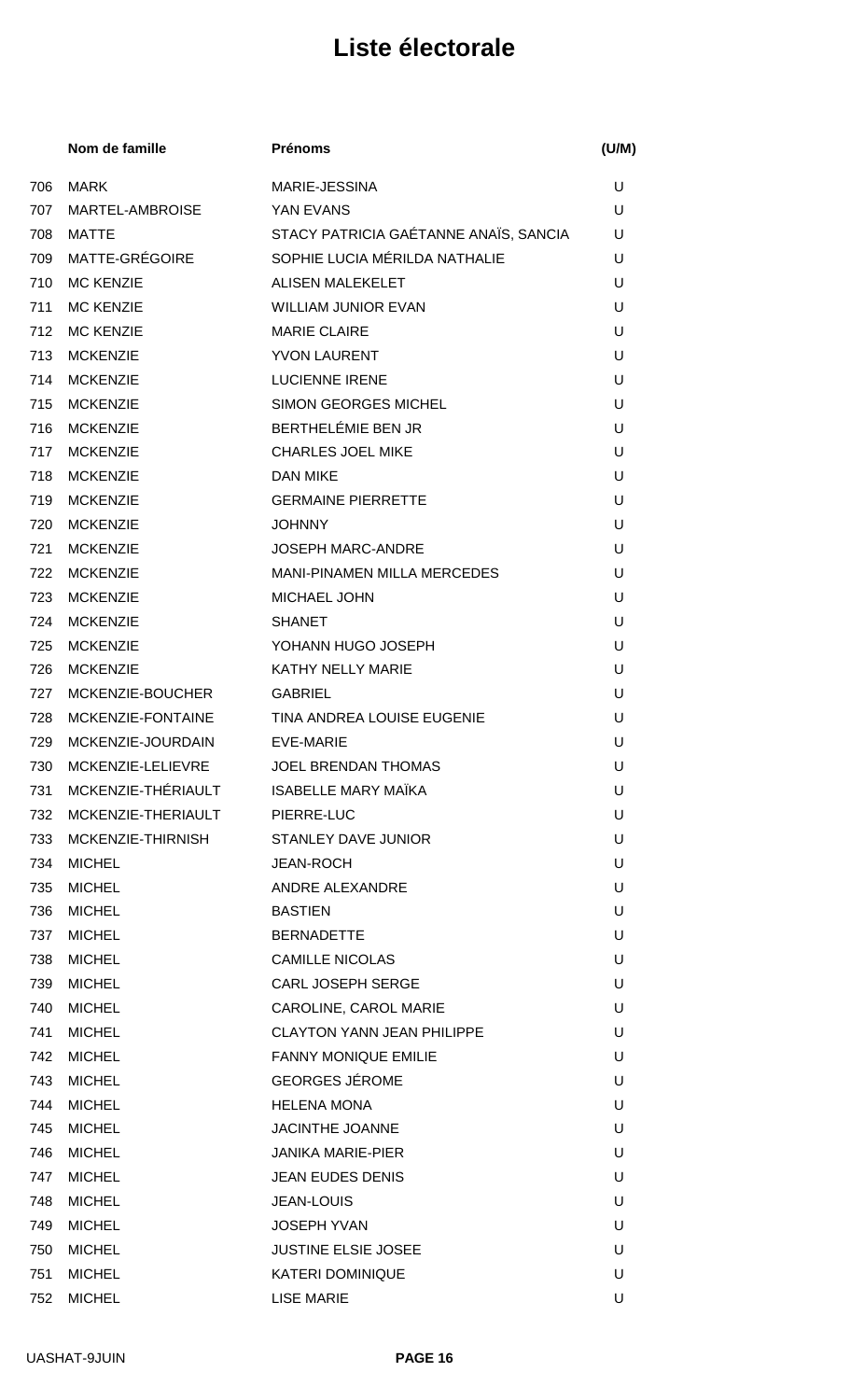|     | Nom de famille       | <b>Prénoms</b>                       | (U/M) |
|-----|----------------------|--------------------------------------|-------|
| 753 | <b>MICHEL</b>        | <b>LISETTE</b>                       | U     |
| 754 | <b>MICHEL</b>        | <b>LOUIS BERTIN</b>                  | U     |
| 755 | <b>MICHEL</b>        | <b>LOUIS MAURICE</b>                 | U     |
| 756 | <b>MICHEL</b>        | <b>MAGALIE</b>                       | U     |
| 757 | <b>MICHEL</b>        | <b>MARIE</b>                         | U     |
| 758 | <b>MICHEL</b>        | <b>MARIE ALICE MIREILLE</b>          | U     |
| 759 | <b>MICHEL</b>        | <b>MARIE ANGE</b>                    | U     |
| 760 | <b>MICHEL</b>        | <b>MARIE CHRISTINE</b>               | U     |
| 761 | <b>MICHEL</b>        | MARIE MARGUERITE JACINTHE            | U     |
| 762 | <b>MICHEL</b>        | <b>MARIE MAY</b>                     | U     |
| 763 | <b>MICHEL</b>        | <b>MARIE PIER</b>                    | U     |
| 764 | <b>MICHEL</b>        | MARIE-ANDRÉE CAROLE BARBARA          | U     |
| 765 | <b>MICHEL</b>        | <b>MAURICE EDOUARD</b>               | U     |
| 766 | <b>MICHEL</b>        | <b>NATHANIEL PATRICE</b>             | U     |
| 767 | <b>MICHEL</b>        | <b>NOELLA</b>                        | U     |
| 768 | <b>MICHEL</b>        | <b>OLIVIA</b>                        | U     |
| 769 | <b>MICHEL</b>        | PASCAL JOSEPH REJENT                 | U     |
| 770 | <b>MICHEL</b>        | PIER ANDRE                           | U     |
| 771 | <b>MICHEL</b>        | ROBERT JEAN CLAUDE                   | U     |
| 772 | <b>MICHEL</b>        | ROSE-AIMÉE MARIE                     | U     |
| 773 | <b>MICHEL</b>        | ROXANNE ANDRÉA                       | U     |
| 774 | <b>MICHEL</b>        | <b>STEPHANIE CECILE</b>              | U     |
| 775 | <b>MICHEL</b>        | SUZANNE MARIE HÉLÈNE                 | U     |
| 776 | MICHEL PEASTITUTE    | EDITH-ÉLOISE GUYLAINE                | U     |
| 777 | MICHEL-GAUTHIER      | RONNY MISHTANAPEU ALEX               | U     |
| 778 | MICHEL-JOURDAIN      | <b>IVAN ENZO ALEXANDRE SYLVESTRE</b> | U     |
| 779 | MICHEL-JOURDAIN      | DAPHNEY DARYLÈNE ASHLEY CINTHIA      | U     |
| 780 | MICHEL-JOURDAIN      | EDOUARD TSHENAPESS                   | U     |
| 781 | MICHEL-MCKENZIE      | SHANIA ALEXADRA SHEILA               | U     |
| 782 | MICHEL-NATTAWAPPIO   | DEVIN SANDY BERTIN KENNETH L.        | U     |
| 783 | MICHEL-NATTAWAPPIO   | JOSHUA JACK JOHN WAYNE JAMES         | U     |
| 784 | MICHEL-ST-ONGE       | ANDESHA SELENA ERIKA-JANE S.         | U     |
| 785 | MICHEL-ST-ONGE       | ANDREW PIERRE-FRANCIS GRÉGOIRE       | U     |
| 786 | MICHEL-TSHERNISH     | DOLORES MARIE LYNE GUYLAINE          | U     |
| 787 | MICHEL-VACHON        | <b>JESSY-LUC WILLIAM</b>             | U     |
| 788 | MICHEL-VOLLANT       | <b>ELIANE DOMINIQUE</b>              | U     |
| 789 | MICHEL-VOLLANT       | <b>JEAN FRANCOIS</b>                 | U     |
| 790 | <b>MORISSETTE</b>    | <b>PATRICE AURELE ANDRE</b>          | U     |
| 791 | <b>MORISSETTE</b>    | CHANTAL-CATLEEN                      | U     |
| 792 | <b>MORISSETTE</b>    | <b>DIANE MARIE FRANCE</b>            | U     |
| 793 | <b>MORISSETTE</b>    | <b>JOSEPH ROCK</b>                   | U     |
| 794 | <b>MORISSETTE</b>    | <b>MARIE LOUISA LINE</b>             | U     |
| 795 | <b>MORISSETTE</b>    | <b>MELANIE EDITH</b>                 | U     |
| 796 | <b>MORISSETTE</b>    | <b>SHANY MARIE-SOLEIL</b>            | U     |
| 797 | MORISSETTE ABDILLAHI | LEÎLA JADE SAVAHNA                   | U     |
| 798 | <b>NABINACABOO</b>   | <b>GREGORY THOMAS</b>                | U     |
| 799 | NANIPOU DESTERRES    | KITIARA BRYTTANY                     | U     |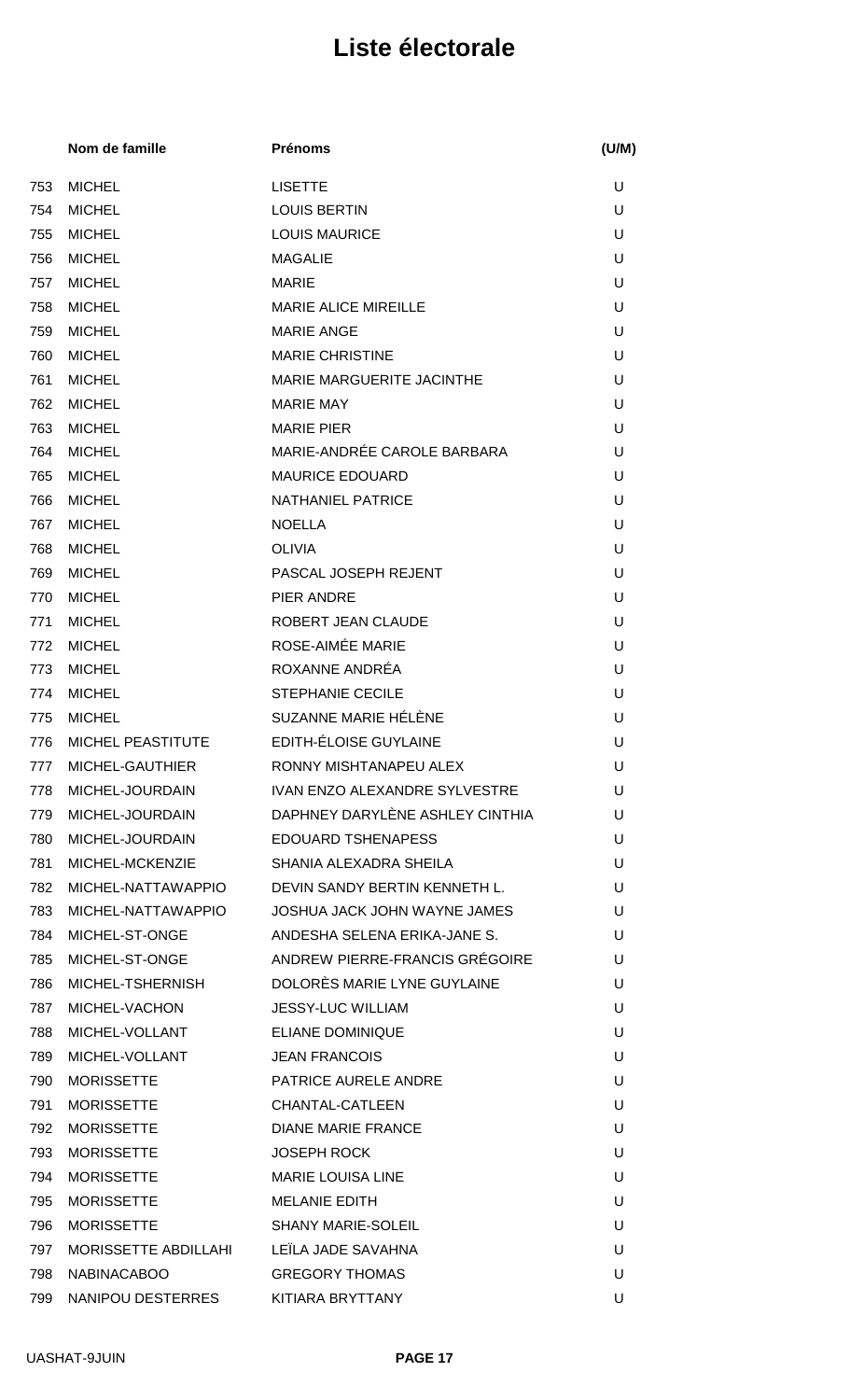|     | Nom de famille                           | <b>Prénoms</b>                      | (U/M) |
|-----|------------------------------------------|-------------------------------------|-------|
| 800 | <b>NATTAWAPIO</b>                        | <b>MAYLINA</b>                      | U     |
| 801 | <b>NATTAWAPIO</b>                        | <b>WILLIAM GEORGES NATHAN DAVON</b> | U     |
| 802 | NATTAWAPIO-GRÉGOIRE                      | DORINE MARIE CAROLE                 | U     |
| 803 | <b>NATTAWAPPIO</b>                       | <b>DAVID</b>                        | U     |
| 804 | <b>NATTAWAPPIO</b>                       | <b>LOUISE EVA</b>                   | U     |
| 805 | NATTAWAPPIO GREGOIRE FRANCE LOU NELLIANE |                                     | U     |
| 806 | NATTAWAPPIO-GRÉGOIRE EDITH ELAINE JANE   |                                     | U     |
| 807 | <b>NOËL</b>                              | THÉRÈSE MARIE MONELLE               | U     |
| 808 | NOEL-DI-LORENZO                          | LUCAS MAURICE DAVID PIERRE          | U     |
| 809 | NOEL-MAMEANSKUM                          | ALEXANDRE                           | U     |
| 810 | <b>NOLIN</b>                             | <b>JOHN-MATHIAS</b>                 | U     |
| 811 | PAUL                                     | <b>FELIX ANTOINE</b>                | U     |
| 812 | PAUL                                     | <b>MARIE AUDREY ANNE</b>            | U     |
| 813 | PEASTITUTE                               | <b>STELLA ANNICK</b>                | U     |
|     | 814 PEASTITUTE                           | <b>WILLIAM RONNIE</b>               | U     |
|     | 815 PEASTITUTE-DESTERRES                 | JENNIFER CHELSEA EMERAUDE OC.       | U     |
| 816 | PERRON                                   | <b>JOHNNY KURT</b>                  | U     |
| 817 | PERRON                                   | <b>RITCHIE SANDY</b>                | U     |
| 818 | <b>PICARD</b>                            | ADHEMAR JOHN GEORGES                | U     |
| 819 | <b>PICARD</b>                            | <b>MARIE ELEONARD</b>               | U     |
| 820 | <b>PICARD</b>                            | <b>MARIUS</b>                       | U     |
| 821 | <b>PICARD</b>                            | <b>OSTAND CLERMONT</b>              | U     |
| 822 | PICARD                                   | <b>SCOTT PIEN MARIUS JR</b>         | U     |
| 823 | <b>PICARD</b>                            | <b>SHIMUN ADHÉMAR</b>               | U     |
| 824 | PICOUTLAGAN                              | <b>MARIE LINDA</b>                  | U     |
| 825 | PICOUTLAGAN-WASHISH                      | GAËLLE, MARIE LINDA                 | U     |
| 826 | <b>PILOT</b>                             | <b>JEAN CLAUDE JOHN</b>             | U     |
| 827 | <b>PILOT</b>                             | MARIE CHANTALE MICHELLE MABEL       | U     |
| 828 | <b>PILOT</b>                             | MARIE FRANCOISE ANGELINE            | U     |
| 829 | <b>PILOT</b>                             | <b>CHRISTIAN JEAN PAUL</b>          | U     |
| 830 | PILOT                                    | CLAUDIA JACINTHE RENEE              | U     |
| 831 | <b>PILOT</b>                             | <b>ERIC PHILIPE RENE</b>            | U     |
|     | 832 PILOT                                | <b>JACQUES JOSEPH JULIEN</b>        | U     |
| 833 | <b>PILOT</b>                             | <b>JEAN VINCENT</b>                 | U     |
| 834 | PILOT                                    | <b>JOSEPH ANDRE</b>                 | U     |
| 835 | <b>PILOT</b>                             | <b>KAREN RENEE</b>                  | U     |
| 836 | PILOT                                    | <b>LAURA</b>                        | U     |
| 837 | PILOT                                    | LOUISE ANDREE MADELEINE             | U     |
| 838 | PILOT                                    | MARA RENÉE ANDRÉE ANNE              | U     |
| 839 | <b>PILOT</b>                             | <b>MARIE ANDREE CORINNE</b>         | U     |
| 840 | <b>PILOT</b>                             | <b>MARIE ANDREE SYLVIE</b>          | U     |
| 841 | <b>PILOT</b>                             | <b>MARIE JEANETTE FRANCINE</b>      | U     |
| 842 | <b>PILOT</b>                             | <b>MARIKA ELOISE SOPHIA CELINE</b>  | U     |
| 843 | PILOT                                    | <b>NORMAND PIERRE</b>               | U     |
| 844 | <b>PILOT</b>                             | <b>PISHU PIERRE</b>                 | U     |
| 845 | PILOT                                    | YAN VALÈRE SIMÉON                   | U     |
| 846 | <b>PILOT</b>                             | YANNICK DOMINIC RAYMOND             | U     |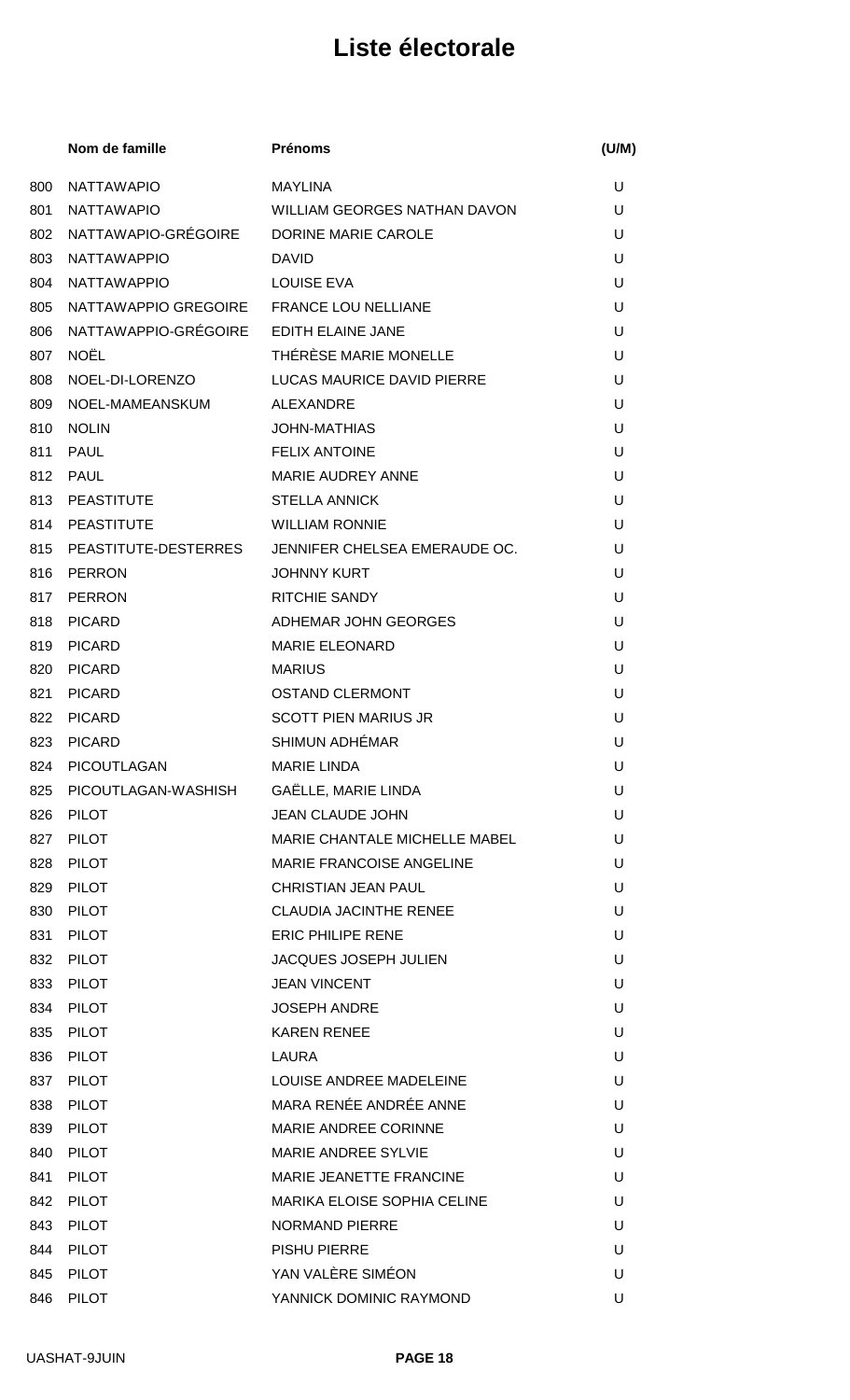|     | Nom de famille    | <b>Prénoms</b>                                         | (U/M) |
|-----|-------------------|--------------------------------------------------------|-------|
| 847 | PILOT GRÉGOIRE    | LYNCE SHIMIU JARED                                     | U     |
| 848 | PILOT ST-ONGE     | <b>JOSHUA SAMUEL</b>                                   | U     |
| 849 | PILOT-ASTER       | <b>MELINA MAIKA JULIETTE</b>                           | U     |
| 850 | <b>PINETTE</b>    | <b>JEAN EUDES</b>                                      | U     |
| 851 | <b>PINETTE</b>    | YAN DAVID                                              | U     |
| 852 | <b>PINETTE</b>    | <b>BENJAMIN JUNIOR</b>                                 | U     |
| 853 | <b>PINETTE</b>    | <b>CAROL JOSEPH SYLVIO</b>                             | U     |
| 854 | <b>PINETTE</b>    | <b>CAROLINE</b>                                        | U     |
| 855 | <b>PINETTE</b>    | CATHERINE MARIE JUDITH                                 | U     |
| 856 | <b>PINETTE</b>    | <b>CHRISTIANE</b>                                      | U     |
| 857 | <b>PINETTE</b>    | DANNY JESSICA                                          | U     |
| 858 | <b>PINETTE</b>    | <b>ELISABETH</b>                                       | U     |
| 859 | <b>PINETTE</b>    | <b>ELMA</b>                                            | U     |
| 860 | <b>PINETTE</b>    | EMILIE KAMENEKUEUT JANISS V.                           | U     |
| 861 | <b>PINETTE</b>    | <b>FRANCE ANNE</b>                                     | U     |
| 862 | <b>PINETTE</b>    | <b>FRANCO NORMAND</b>                                  | U     |
| 863 | <b>PINETTE</b>    | <b>GAETAN JEAN PIERRE</b>                              | U     |
| 864 | <b>PINETTE</b>    | <b>GERARD MICHAEL SAMUEL</b>                           | U     |
| 865 | <b>PINETTE</b>    | <b>ISRAEL ULDERIC GABRIEL</b>                          | U     |
| 866 | <b>PINETTE</b>    | <b>JACINTHE</b>                                        | U     |
| 867 | <b>PINETTE</b>    | <b>JEAN REGIS</b>                                      | U     |
| 868 | <b>PINETTE</b>    | <b>JESSIE-KAYLA SYLVETTE</b>                           | U     |
| 869 | <b>PINETTE</b>    | <b>JOCELYN GREGOIRE</b>                                | U     |
| 870 | <b>PINETTE</b>    | JOHN ALEX FRANCOIS STEVE J.                            | U     |
|     | 871 PINETTE       | JOS. ALPHONSE CLAUDE                                   | U     |
| 872 | <b>PINETTE</b>    | JOSEPH JEAN RENE ROGER                                 | U     |
| 873 | <b>PINETTE</b>    | <b>JULIEN FLORENT</b>                                  | U     |
| 874 | PINETTE           | KARLINE FRANCINE FERNANDE LOUI                         | U     |
| 875 | <b>PINETTE</b>    | LAUREANNE LYNE NATASHA                                 | U     |
| 876 | <b>PINETTE</b>    | <b>LORI MARIE AIMEE</b>                                | U     |
| 877 | <b>PINETTE</b>    | LOUIS MARIE EDMOND                                     | U     |
| 878 | <b>PINETTE</b>    | <b>MARIE ARLETTE</b>                                   | U     |
| 879 | PINETTE           | MARIE AUDREY MELISSA                                   | U     |
| 880 | PINETTE           | <b>MARIE LEONIE GISELE</b>                             | U     |
| 881 | PINETTE           | <b>MARIE SAMANTHA</b>                                  | U     |
| 882 | PINETTE           | MARIE YVONNE DIANA LUCE JOSEE                          | U     |
| 883 | <b>PINETTE</b>    | MÉLANIE SYLVIE                                         | U     |
| 884 | PINETTE           | <b>NADIA</b>                                           | U     |
| 885 | <b>PINETTE</b>    | NADIA ANDREA                                           | U     |
| 886 | <b>PINETTE</b>    | PAUL-HENRI                                             | U     |
| 887 | <b>PINETTE</b>    | PIERRE-LUC JOSEPH JEAN-EUDES JUNIOR<br>RAYMOND DONAVAN | U     |
| 888 | <b>PINETTE</b>    | <b>ROBIN JOSEPH</b>                                    | U     |
| 889 | <b>PINETTE</b>    | <b>SCOTTY DAIL JOSHUA</b>                              | U     |
| 890 | <b>PINETTE</b>    | SHANDY ELLIOT DAN RAYMOND                              | U     |
| 891 | <b>PINETTE</b>    | <b>TSHESHTESHENU RAPHAEL</b>                           | U     |
| 892 | PINETTE           | <b>YOLANDE</b>                                         | U     |
| 893 | PINETTE TSHERNISH | ELIZA KELYNA GLORIANNE ATESH                           | U     |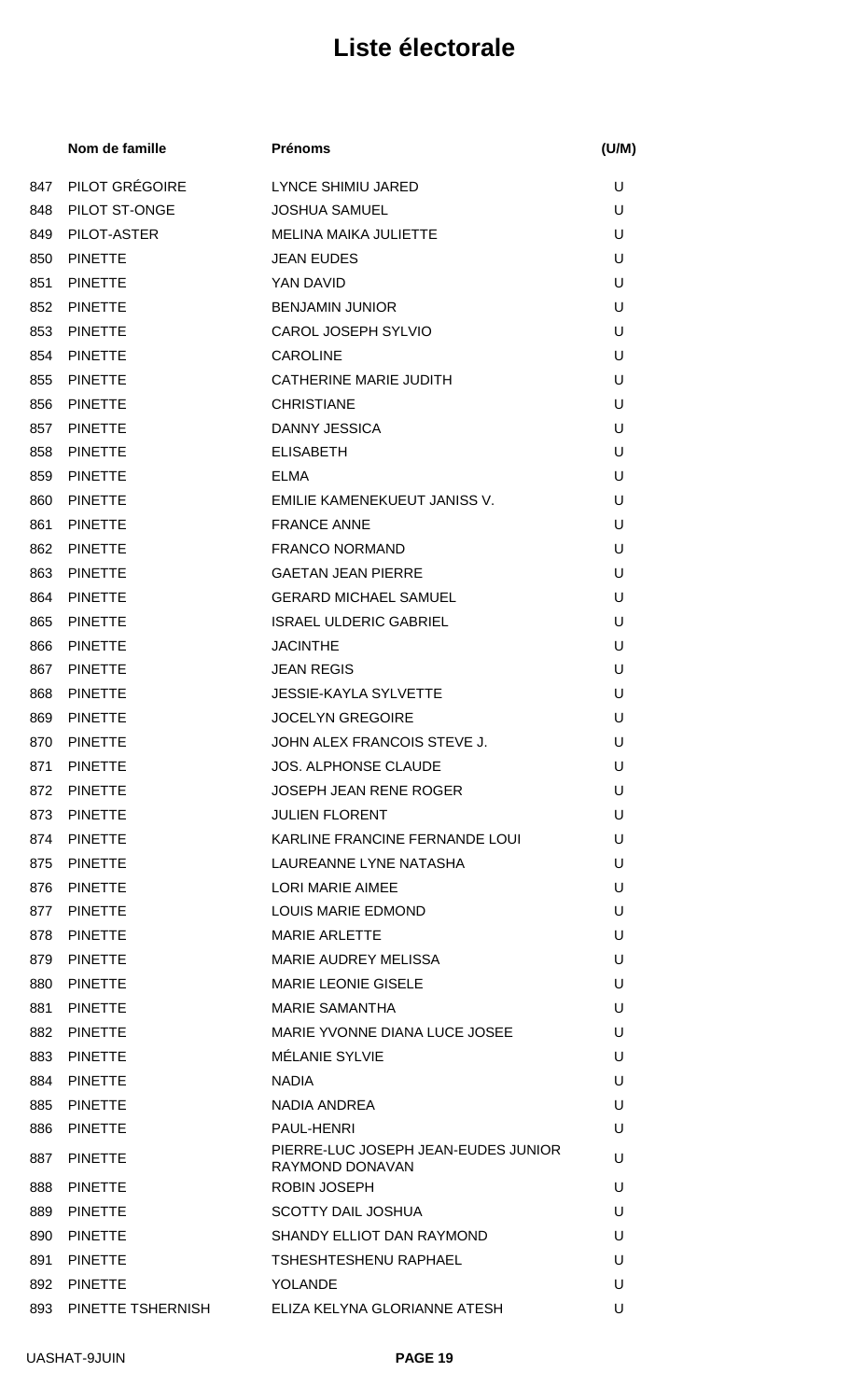|     | Nom de famille         | <b>Prénoms</b>                                                    | (U/M) |
|-----|------------------------|-------------------------------------------------------------------|-------|
| 894 | PINETTE-CANAPE         | MARIE-EVE                                                         | U     |
| 895 | PINETTE-COUTURE        | YASMINE MARIE NYLLA                                               | U     |
| 896 | PINETTE-FONTAINE       | AMELYSE DANIKA UASHTESHKUESS N                                    | U     |
| 897 | PINETTE-FONTAINE       | <b>JENNIFER</b>                                                   | U     |
| 898 | PINETTE-FONTAINE       | PETAPENU-ALEXANDRE                                                | U     |
| 899 | PINETTE-HERVIEUX       | <b>KATE CLOE JODYANNE</b>                                         | U     |
| 900 | PINETTE-HERVIEUX       | RAPHAEL NATHAN JOEY                                               | U     |
| 901 | PINETTE-HERVIEUX       | ÉMILY ALEXIA                                                      | U     |
| 902 | PINETTE-JOUBERT        | <b>GERMAINE</b>                                                   | U     |
| 903 | PINETTE-MICHEL         | KAREN JESSICA MARIE DONNA                                         | U     |
| 904 | PINETTE-MOREAU         | NATAMISHISHKUEU MARIE RENÉE CLAUDE<br><b>KARLANNE JOLY LOUISE</b> | U     |
| 905 | PINETTE-SIMON          | JESSY-LOUIS NAPETSHISS M. J. A                                    | U     |
| 906 | PINETTE-ST-ONGE        | SEBASTIEN CHARLES ANTHONY                                         | U     |
| 907 | PINETTE-TSHERNISH      | KAYLA FANTANIE MARIE-C. I.                                        | U     |
| 908 | PINETTE-WARD           | <b>MAXIME NICOLAS</b>                                             | U     |
| 909 | <b>PLANTE-GREGOIRE</b> | EMMANUEL SYLVESTE-AXEL NAPESS                                     | U     |
| 910 | <b>REGIS</b>           | <b>JOHNNY SIMON</b>                                               | U     |
| 911 | <b>REGIS</b>           | ROBERT CYRILLE                                                    | U     |
| 912 | <b>REGIS</b>           | <b>ALEXIS MAURICE</b>                                             | U     |
| 913 | <b>REGIS</b>           | ANTHONY JOSEPH PHILIPPE                                           | U     |
| 914 | <b>REGIS</b>           | <b>CLARA ERIANNE RENAUDE</b>                                      | U     |
| 915 | <b>REGIS</b>           | DAISY THERESE NORMA                                               | U     |
| 916 | <b>REGIS</b>           | EDDY-ANTONY JOHN                                                  | U     |
| 917 | <b>REGIS</b>           | <b>JENNY ALEXANDRA</b>                                            | U     |
| 918 | REGIS                  | <b>JOHN LEGER NOEL</b>                                            | U     |
| 919 | <b>REGIS</b>           | <b>JOSH TCHAD NAPESS</b>                                          | U     |
| 920 | REGIS                  | <b>MARIE BIANKA</b>                                               | U     |
| 921 | <b>REGIS</b>           | <b>MARIE DIANE HELENE</b>                                         | U     |
| 922 | <b>REGIS</b>           | <b>MARIE MARTHE</b>                                               | U     |
| 923 | <b>REGIS</b>           | <b>MARIE NOELLA LINDA</b>                                         | U     |
| 924 | <b>REGIS</b>           | <b>MARIE SYLVIE</b>                                               | U     |
| 925 | <b>REGIS</b>           | <b>PIERRE</b>                                                     | U     |
| 926 | REGIS                  | ROLAND ARTHUR                                                     | U     |
| 927 | <b>RÉGIS</b>           | <b>JACOB</b>                                                      | U     |
| 928 | RÉGIS                  | <b>VICTORIA MARIE</b>                                             | U     |
| 929 | <b>REGIS-FONTAINE</b>  | SONNY JEREMY PIERRE                                               | U     |
| 930 | <b>REGIS-FONTAINE</b>  | CEDERICK JR EUGENE DONALD                                         | U     |
| 931 | REGIS-FONTAINE         | JENNYKA SYLVIA JESSICA KAMANISHKUEUT                              | U     |
| 932 | REGIS-GREGOIRE         | <b>DENIS ANTONY MATHIEU</b>                                       | U     |
| 933 | REGIS-GRÉGOIRE         | BERNADETTE JACQUELINE SABRINA                                     | U     |
| 934 | <b>REGIS-MICHEL</b>    | <b>JANICE MARIE JULIA</b>                                         | U     |
| 935 | RÉGIS-NOEL             | NOEL JOYCE NOELLA                                                 | U     |
| 936 | <b>REGIS-VACHON</b>    | <b>MOIRA LEILA KELLY-ANN</b>                                      | U     |
| 937 | RICH                   | <b>NAOMI</b>                                                      | U     |
| 938 | RICH                   | <b>SUZY ANNA</b>                                                  | U     |
| 939 | RICH-MARK              | <b>ALEX MIKUEN</b>                                                | U     |
| 940 | RICH-POKER             | <b>MADRICK WILLIAM</b>                                            | U     |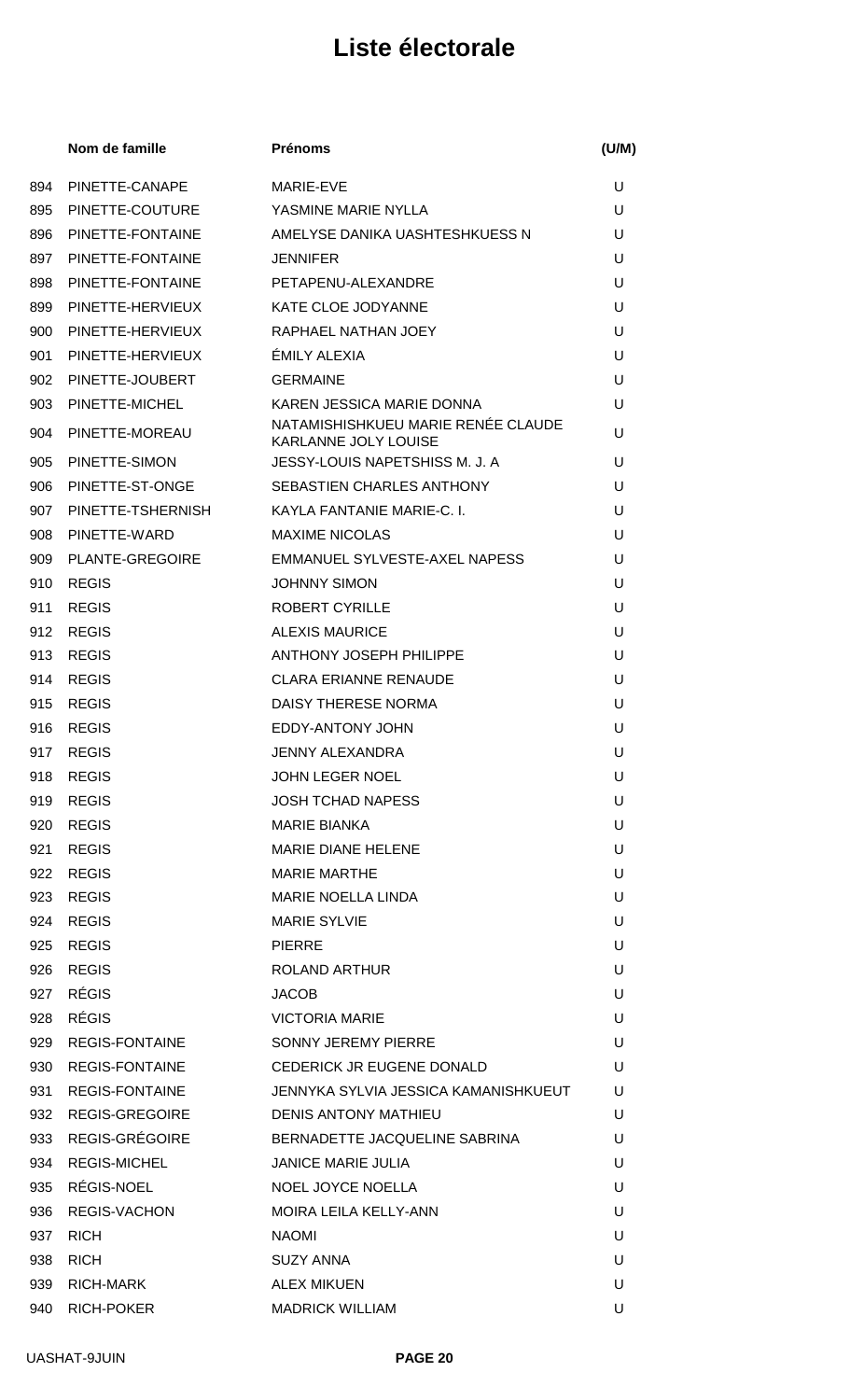|     | Nom de famille          | <b>Prénoms</b>                 | (U/M) |
|-----|-------------------------|--------------------------------|-------|
| 941 | <b>RICH-POKER</b>       | <b>SHANIA LYNNE</b>            | U     |
| 942 | <b>RINGUETTE</b>        | <b>AUDREY ANNE</b>             | U     |
| 943 | <b>RINGUETTE</b>        | <b>JOSEPH ADRIEN MOISE</b>     | U     |
| 944 | <b>RINGUETTE</b>        | <b>JOSEPH ALBERT GERALD</b>    | U     |
| 945 | <b>RINGUETTE</b>        | <b>VIRGINIE EVE</b>            | U     |
| 946 | <b>RITCHIE</b>          | JOSEPH JAMES STEPHANE          | U     |
| 947 | <b>RITCHIE</b>          | JOSEPH JEAN LUC ANDRE          | U     |
| 948 | <b>RITCHIE</b>          | <b>MARIE YOLANDE NANCY</b>     | U     |
| 949 | <b>RIVERIN</b>          | <b>MAUDE ADÉLINE</b>           | U     |
| 950 | <b>RIVERIN</b>          | <b>FRANCOISE MARIE</b>         | U     |
| 951 | <b>RIVERIN JOURDAIN</b> | <b>ANNE MARIE-LOUISE</b>       | U     |
| 952 | <b>ROBERTSON</b>        | <b>JEAN PHILIPPE GAETAN</b>    | U     |
| 953 | <b>ROBERTSON</b>        | <b>JOSEPH CHARLES HENRI</b>    | U     |
| 954 | <b>ROCK</b>             | <b>ANNE GAETANE</b>            | U     |
| 955 | <b>ROCK</b>             | DAYANNE ANDREE CHRISTINE       | U     |
| 956 | <b>ROCK</b>             | <b>MARIE DIANE FRANCOISE</b>   | U     |
| 957 | <b>ROCK</b>             | <b>MAÏSHA MITESH</b>           | U     |
| 958 | ROCK-AVERY              | <b>JUDY-ANNE USHKUASS</b>      | U     |
| 959 | ROCK-ROBERTSON          | LAURENCE JOELLE ROXANNE S.     | U     |
| 960 | <b>ROUSSELOT</b>        | <b>WALTER RAYMOND</b>          | U     |
| 961 | ROUSSELOT-MARCOTTE      | ALEXANDRA                      | U     |
| 962 | <b>ROY</b>              | <b>ALEXIS JOSEPH</b>           | U     |
| 963 | <b>ROY</b>              | <b>HUGO PIEN CEDRICK</b>       | U     |
| 964 | <b>ROY</b>              | <b>ISAAC LUKAS ANTHONY</b>     | U     |
|     | 965 ROY                 | JACOB UPIKAN JEAN-ANTOINE      | U     |
| 966 | <b>ROY</b>              | PHILIPPE CAMILLE JEAN ANTOINE  | U     |
| 967 | <b>ROY</b>              | PIEN-ANTOINE JOSEPH            | U     |
| 968 | <b>SANDY</b>            | DAKOTA ANNICK ELIZABETH        | U     |
| 969 | SANDY FONTAINE          | BRYTANYA KIMBERLEY JANNY-FER A | U     |
| 970 | <b>SHECANAPISH</b>      | <b>ELISABETH</b>               | U     |
| 971 | <b>SHECANAPISH</b>      | ERIC                           | U     |
| 972 | SHECANAPISH-REGIS       | ALEXANDRE STEVEN               | U     |
|     | 973 SHECANAPISH-REGIS   | <b>JOSEPH JOHN</b>             | U     |
|     | 974 SHECANAPISH-REGIS   | MARIE MAGGIE ELAINE KAROLANNE  | U     |
| 975 | SHECANAPISH-REGIS       | ROBERT REAL ANDRIEN            | U     |
|     | 976 SHECANAPISH-RÉGIS   | ANDY BRANDON                   | U     |
| 977 | SHECANAPISH-RÉGIS       | <b>JOSEPH PIERRE ADRIEN</b>    | U     |
| 978 | <b>SIMON</b>            | <b>ADRIEN</b>                  | U     |
| 979 | <b>SIMON</b>            | DAVE WILLIAM KOJAK             | U     |
| 980 | <b>SIMON</b>            | <b>DEBBIE SYLVIA JULIE</b>     | U     |
| 981 | <b>SIMON</b>            | <b>JOE DANNY TI-BASSE</b>      | U     |
| 982 | <b>SIMON</b>            | <b>JOSEPH PIERRE PAUL</b>      | U     |
| 983 | <b>SIMON</b>            | <b>TANIA WHITNEY</b>           | U     |
| 984 | <b>SIMON</b>            | <b>TAWENA ANNIKA</b>           | U     |
| 985 | <b>SIMON</b>            | <b>VINCENT</b>                 | U     |
| 986 | <b>SIMON</b>            | <b>WILLIAM</b>                 | U     |
| 987 | SPÉNARD                 | <b>SIMON GABRIEL</b>           | U     |
|     |                         |                                |       |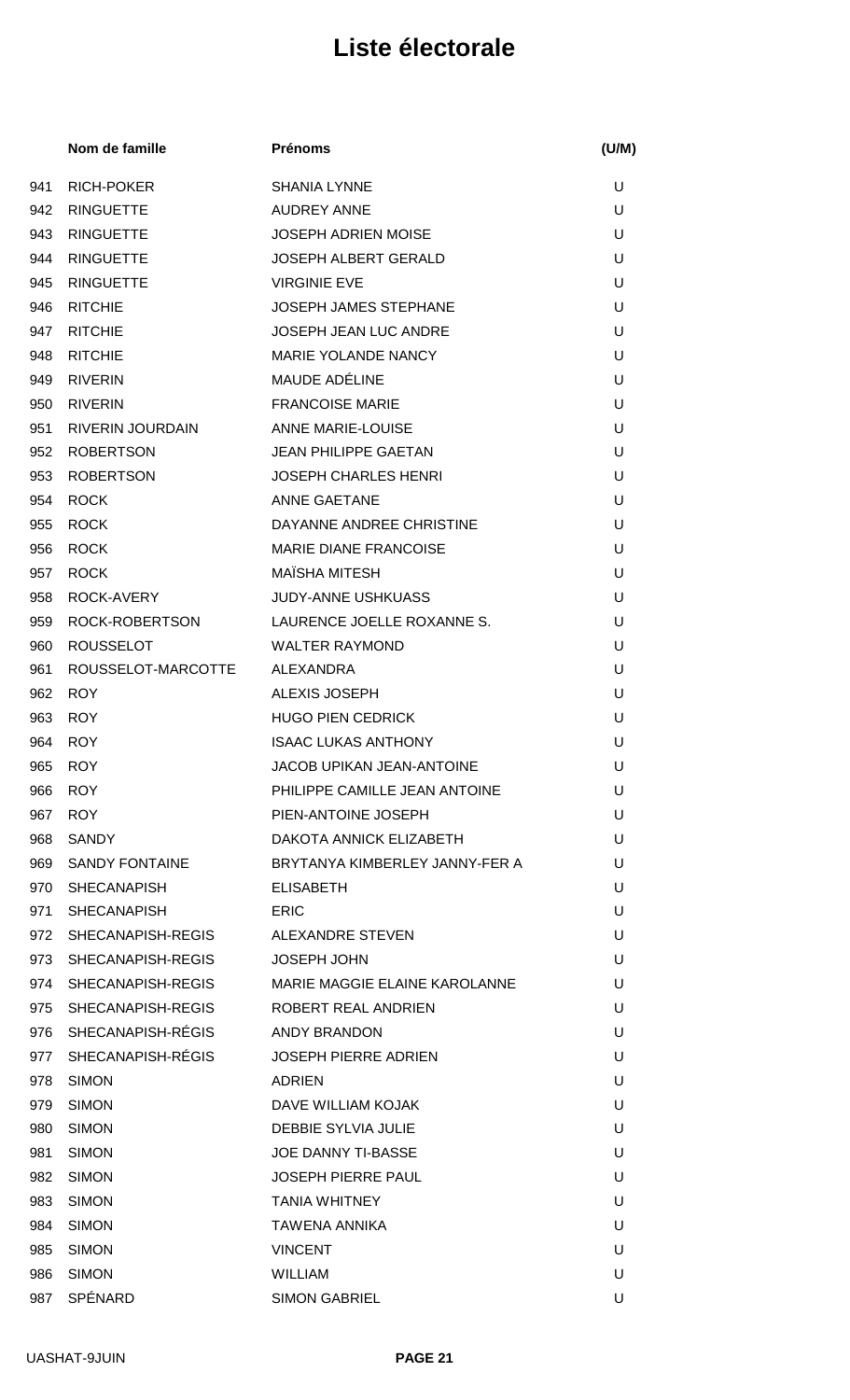|     | Nom de famille         | <b>Prénoms</b>                    | (U/M) |
|-----|------------------------|-----------------------------------|-------|
| 988 | <b>ST ONGE</b>         | <b>AGNES PAULINE</b>              | U     |
| 989 | <b>ST ONGE</b>         | DAVID JOSEPH VINCENT              | U     |
| 990 | <b>ST ONGE</b>         | <b>JEAN ALEXIS</b>                | U     |
| 991 | <b>ST ONGE</b>         | <b>JOSEPH ALEX DANIEL</b>         | U     |
| 992 | ST ONGE                | <b>JUSTINE MARLENE CARMEN</b>     | U     |
| 993 | <b>ST ONGE</b>         | LIETTE MARIE CHANTAL              | U     |
| 994 | <b>ST ONGE</b>         | LOUIS                             | U     |
| 995 | <b>ST ONGE</b>         | <b>MARC YVES</b>                  | U     |
| 996 | <b>ST ONGE</b>         | <b>MARIE CLAIRE</b>               | U     |
| 997 | <b>ST ONGE</b>         | <b>MURIELLE</b>                   | U     |
| 998 | ST ONGE                | <b>PAUL STEVE</b>                 | U     |
| 999 | ST-ONGE                | <b>ALICE</b>                      | U     |
|     | 1000 ST-ONGE           | <b>MARIELLE SYLVIE MARJOLAINE</b> | U     |
|     | 1001 ST-ONGE           | <b>ISRAEL DOMINIQUE ALEXANDRE</b> | U     |
|     | 1002 ST-ONGE           | <b>MARIE JEANNE</b>               | U     |
|     | 1003 ST-ONGE           | <b>MARIE LOUISA</b>               | U     |
|     | 1004 ST-ONGE           | <b>MARIE MAUDE JADE</b>           | U     |
|     | 1005 ST-ONGE           | <b>RENE-JOHN</b>                  | U     |
|     | 1006 ST-ONGE           | SINIAK LUKE DOMENIQUE             | U     |
|     | 1007 ST-ONGE           | VINCE JAMAL TSHITSHENU            | U     |
|     | 1008 ST-ONGE-JOURDAIN  | <b>EMMY MARIE-ANGÈLE</b>          | U     |
|     | 1009 ST-ONGE-JOURDAIN  | <b>JORDAN STEEVEN</b>             | U     |
|     | 1010 ST-ONGE-REGIS     | <b>FREDERIC DOMINIC</b>           | U     |
|     | 1011 ST-ONGE-VOLLANT   | <b>SHENUM HUGHES</b>              | U     |
|     | 1012 ST-ONGE-VOLLANT   | SYLVESTRE BRIAN ESSIMEU           | U     |
|     | 1013 ST-PIERRE         | <b>CYNTHIA ANNE</b>               | U     |
|     | 1014 THERIAULT         | <b>JOSEPH MICHEL</b>              | U     |
|     | 1015 THERIAULT         | <b>JOSEPH ROBERT</b>              | U     |
|     | 1016 THERNISH          | ANNE CHRISTINA                    | U     |
|     | 1017 THERNISH          | <b>JOLLY</b>                      | U     |
|     | 1018 THERNISH          | JORDAN RICHARD BRANDON JOHN       | U     |
|     | 1019 THERNISH          | <b>JULIENNE CAROLINE</b>          | U     |
|     | 1020 THERNISH          | ROBIN JOS PATRICE SEBASTIEN       | U     |
|     | 1021 THERNISH          | <b>VALERIE KATLIN</b>             | U     |
|     | 1022 THERNISH-JOURDAIN | <b>MARIE CAROLINE</b>             | U     |
|     | 1023 THERNISH-ROCK     | <b>JESSIKA</b>                    | U     |
|     | 1024 THERNISH-ROCK     | MIGUEL B. OMER MARCEL MASHKUSS    | U     |
|     | 1025 THIRNISH          | <b>JOSEPH JOHN SAMUEL</b>         | U     |
|     | 1026 THIRNISH          | <b>KIMBERLY</b>                   | U     |
|     | 1027 THIRNISH          | ALEXANDRA                         | U     |
|     | 1028 THIRNISH          | <b>BASTIEN ROLAND JOSEPH</b>      | U     |
|     | 1029 THIRNISH          | <b>CAROLINE MARIE</b>             | U     |
|     | 1030 THIRNISH          | DANNA TANIA MARIE                 | U     |
|     | 1031 THIRNISH          | <b>FREDERIC JOSEPH</b>            | U     |
|     | 1032 THIRNISH          | <b>JOS ADRIAN</b>                 | U     |
|     | 1033 THIRNISH          | <b>JOSEPH ADRIEN</b>              | U     |
|     | 1034 THIRNISH          | JUDITH, MARIE LUCETTE             | U     |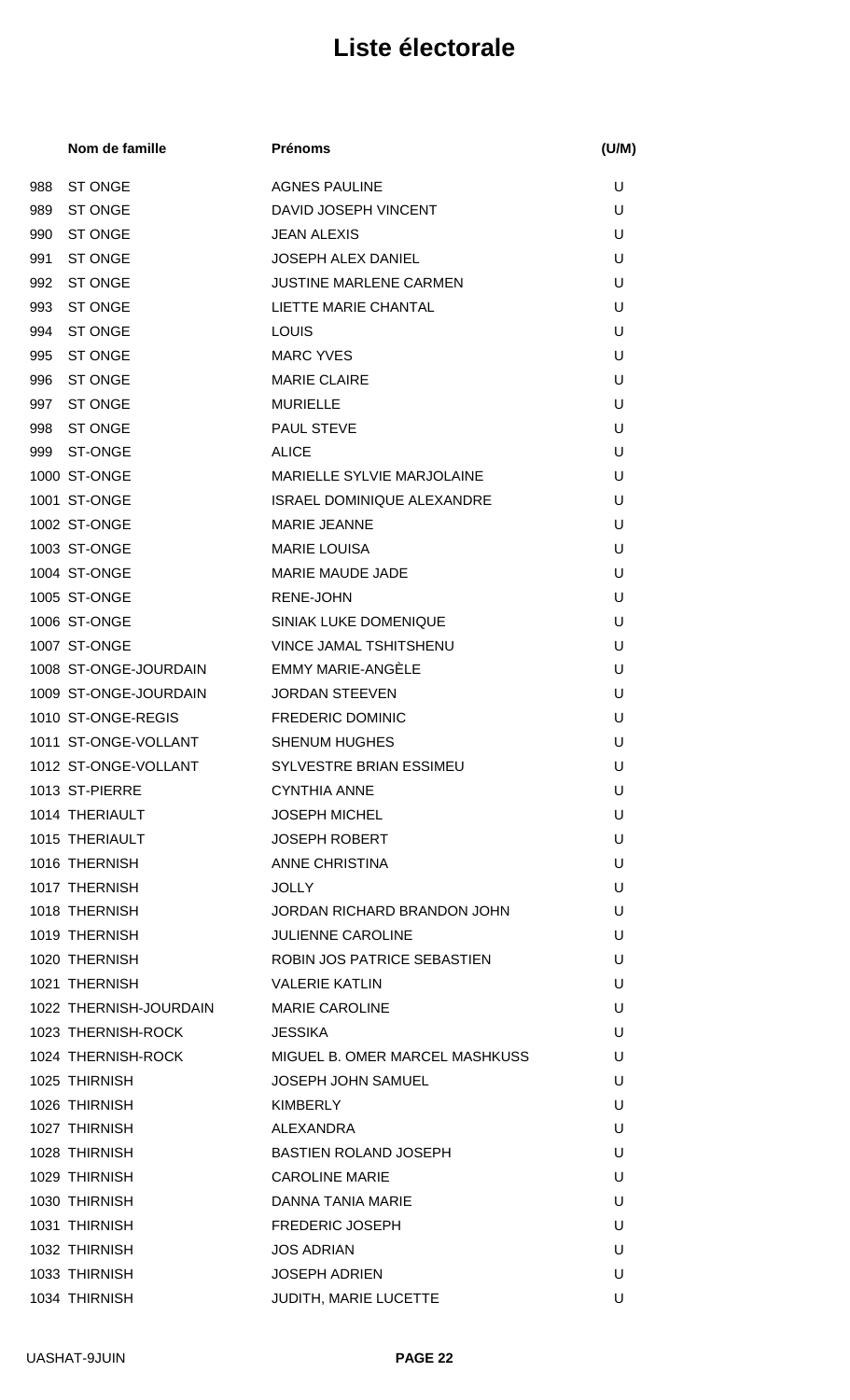| Nom de famille                             | <b>Prénoms</b>                                  | (U/M) |
|--------------------------------------------|-------------------------------------------------|-------|
| 1035 THIRNISH                              | LEVIS JEAN-FRANCOIS                             | U     |
| 1036 THIRNISH                              | <b>MARIE CHANTAL</b>                            | U     |
| 1037 THIRNISH                              | <b>MARIE DIANA</b>                              | U     |
| 1038 THIRNISH                              | MARIE JEANNE DARC                               | U     |
| 1039 THIRNISH                              | <b>MARIE JOHANNE</b>                            | U     |
| 1040 THIRNISH                              | <b>MARIE SUZANNE</b>                            | U     |
| 1041 THIRNISH                              | <b>MARIE-CELESTE TAHIRIH</b>                    | U     |
| 1042 THIRNISH                              | <b>SUE-HELENE MARGOT</b>                        | U     |
| 1043 THIRNISH PICARD                       | CAROLINE, SÉBEL LYDIA                           | U     |
| 1044 THIRNISH STAERLE                      | <b>MYRIAM ODILE HONORINE</b>                    | U     |
| 1045 THIRNISH-FONTAINE                     | LISA JENNYFER ANASTASIA                         | U     |
| 1046 THIRNISH-KIRKPATRICK                  | BRITANY ANDYSHA VAPIKUN NISHKISS                | U     |
| 1047 THIRNISH-KIRKPATRICK                  | <b>KELSEY</b>                                   | U     |
| 1048 THIRNISH-PILOT                        | <b>JEAN-RENE</b>                                | U     |
| 1049 THIRNISH-ST-ONGE                      | <b>ANNIE TRICIA</b>                             | U     |
| 1050 THIRNISH-ST-ONGE                      | DANNY JOHNATHAN                                 | U     |
| 1051 THIRNISH-ST-ONGE                      | JEAN-SYLVESTRE CYLIAC                           | U     |
| 1052 THOMAS                                | <b>MICHAEL JASON</b>                            | U     |
| 1053 THOMAS-ST-ONGE                        | SABRINA RENEE-LISE EVE                          | U     |
| 1054 TREMBLAY                              | YAN GERRY                                       | U     |
| 1055 TSHERNISH                             | GUY J. CARL BERNARD WILLIE K.                   | U     |
| 1056 TSHERNISH                             | <b>MALI THERESE NICOLE</b>                      | U     |
| 1057 TSHERNISH                             | MARCELLINE MARIE BELINDA                        | U     |
| 1058 TSHERNISH                             | <b>MARLYNE</b>                                  | U     |
| 1059 TSHERNISH                             | <b>SHANNON</b>                                  | U     |
| 1060 TSHERNISH PINETTE                     | LEE-EVANS GRATIEN BOONISS M.                    | U     |
| 1061 TSHERNISH-GRÉGOIRE ALEX-ANDRÉ GILBERT |                                                 | U     |
| 1062 TSHERNISH-GRÉGOIRE LAURYNA ÉLIZABETH  |                                                 | U     |
| 1063 TSHERNISH-JOURDAIN                    | <b>MATHIEU EDDY</b>                             | U     |
| 1064 TSHERNISH-LALO                        | REBECCA                                         | U     |
|                                            | 1065 TSHERNISH-PINETTE LIAM-STEEVENS SHADLEY C. | U     |
| 1066 TSHIRNISH                             | ADRIEN JOSEPH                                   | U     |
| 1067 TSHIRNISH                             | ARTHUR BASTIEN YANICK                           | U     |
| 1068 TSHIRNISH                             | <b>ADRIANNE GENEVIEVE</b>                       | U     |
| 1069 TSHIRNISH                             | <b>JEANNE D'ARC MARIE</b>                       | U     |
| 1070 TSHIRNISH                             | MONIKA MARIE KUETATISS N.P.                     | U     |
| 1071 TSHIRNISH                             | <b>RIBEIRO</b>                                  | U     |
| 1072 TSHIRNISH                             | YOKO JACINTHE LOUISA                            | U     |
| 1073 VACHON                                | <b>CHRISTIAN</b>                                | U     |
| 1074 VACHON                                | SOPHIE, CAROLINE                                | U     |
| 1075 VACHON                                | <b>ALBERT</b>                                   | U     |
| 1076 VACHON                                | ANDRE KEVIN LEANDRE                             | U     |
| 1077 VACHON                                | ANNE-RENÉE                                      | U     |
| 1078 VACHON                                | <b>ARMANDINE MARIE</b>                          | U     |
| 1079 VACHON                                | <b>BARNABE</b>                                  | U     |
| 1080 VACHON                                | <b>CARMEN MARIE</b>                             | U     |
| 1081 VACHON                                | CAROLINE MARIE ANGELE THERESE                   | U     |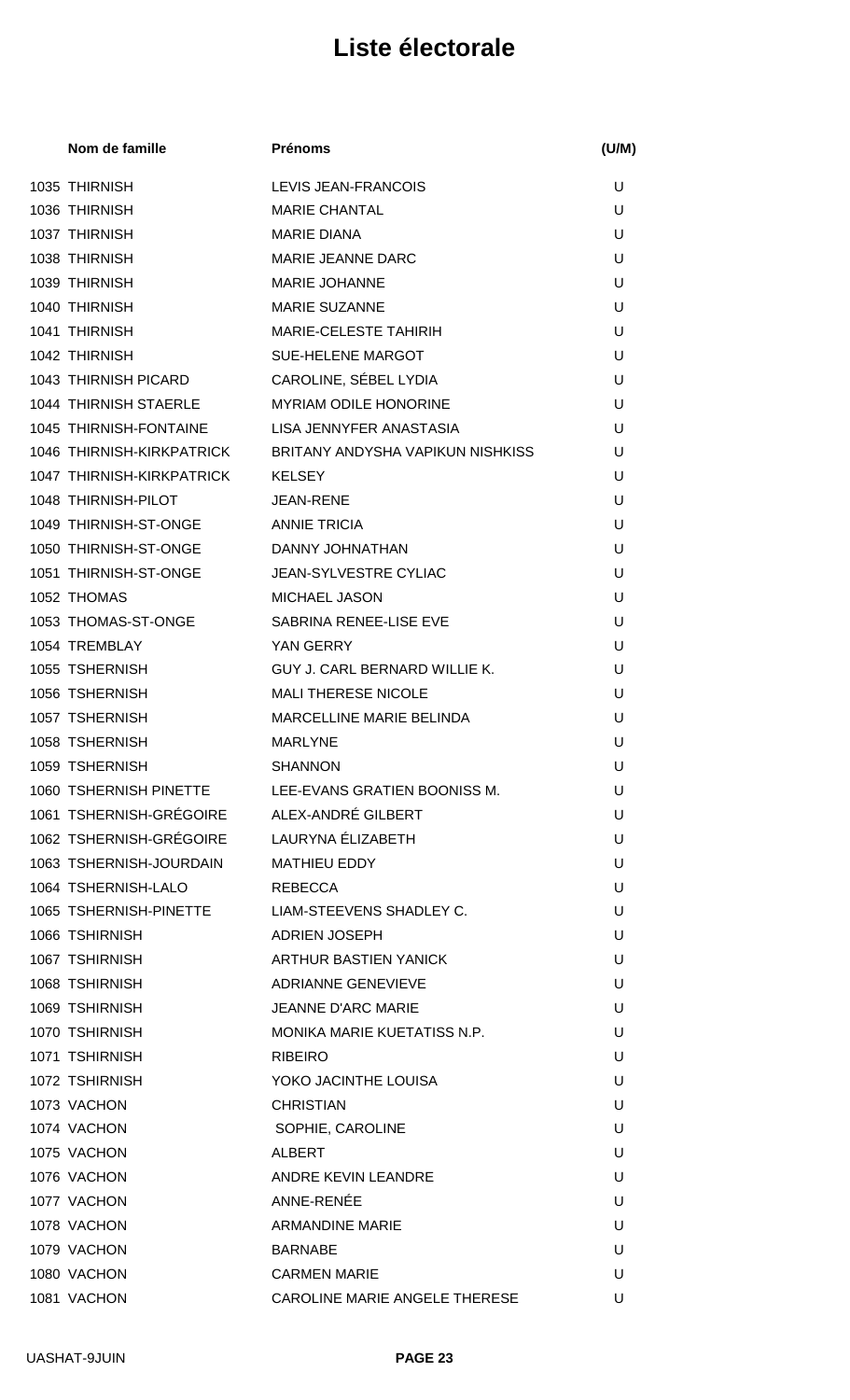| Nom de famille       | <b>Prénoms</b>                     | (U/M) |
|----------------------|------------------------------------|-------|
| 1082 VACHON          | <b>CHARLYNE ROXANNE MARGUERITE</b> | U     |
| 1083 VACHON          | <b>CHRISTINE JULIE</b>             | U     |
| 1084 VACHON          | <b>DALIDA MARIE</b>                | U     |
| 1085 VACHON          | <b>DOMINIQUE ROGER</b>             | U     |
| 1086 VACHON          | <b>ESTELLE GAETANNE MARIE</b>      | U     |
| 1087 VACHON          | <b>GILLES REAL PHILIPPE ANDRE</b>  | U     |
| 1088 VACHON          | <b>HEIDIE MARIE MELISSA</b>        | U     |
| 1089 VACHON          | <b>JAMES ROBERTO</b>               | U     |
| 1090 VACHON          | <b>JEAN DENIS</b>                  | U     |
| 1091 VACHON          | <b>JEAN-GUY PIERRE OLIVIER</b>     | U     |
| 1092 VACHON          | <b>JEAN-PIERRE GOLIATH</b>         | U     |
| 1093 VACHON          | JENNY-LEE CHLÉO JULIE              | U     |
| 1094 VACHON          | <b>M HENRIETTE</b>                 | U     |
| 1095 VACHON          | <b>MARCEL SYLVAIN JOSEPH</b>       | U     |
| 1096 VACHON          | <b>MARIE ANNE</b>                  | U     |
| 1097 VACHON          | <b>MARIE-ANNE LEONTINE</b>         | U     |
| 1098 VACHON          | <b>MARIETTE</b>                    | U     |
| 1099 VACHON          | MARIETTE SUZANNE                   | U     |
| 1100 VACHON          | <b>MELANIE</b>                     | U     |
| 1101 VACHON          | <b>MICHEL</b>                      | U     |
| 1102 VACHON          | <b>MICHEL JEROME</b>               | U     |
| 1103 VACHON          | <b>MIREILLE MARIE MONIQUE</b>      | U     |
| 1104 VACHON          | <b>NOEMIE MARTINE</b>              | U     |
| 1105 VACHON          | <b>NORMAND ISAIE</b>               | U     |
| 1106 VACHON          | <b>PIERRE GUILLAUME</b>            | U     |
| 1107 VACHON          | SHAUNNA LÉA CHRISTINE              | U     |
| 1108 VACHON          | <b>TESSA ANNAYAH</b>               | U     |
| 1109 VACHON          | <b>WILLIAM</b>                     | U     |
| 1110 VACHON          | <b>YVETTE</b>                      | U     |
| 1111 VACHON FONTAINE | ALICIA KEYSHA                      | U     |
| 1112 VACHON FONTAINE | <b>MYA ASHLEY</b>                  | U     |
| 1113 VACHON FONTAINE | SHANAYA JENNY-ANN EVE              | U     |
| 1114 VACHON PINETTE  | <b>KANESSA JOCELYNE</b>            | U     |
| 1115 VACHON-JOURDAIN | <b>CAMILIENNE DALIA</b>            | U     |
| 1116 VACHON-JOURDAIN | DAN-ROBERT DOMINICK SENECA         | U     |
| 1117 VACHON-JOURDAIN | ETHAN HARMIDAS ALBERT JOSEPH       | U     |
| 1118 VACHON-JOURDAIN | JANICE MARIE CAMÉLIA AUDREY        | U     |
| 1119 VACHON-JOURDAIN | <b>JEAN ROBERT MAX ALBERT</b>      | U     |
| 1120 VACHON-JOURDAIN | SYLVESTRE JUNIOR GREGOIRE          | U     |
| 1121 VACHON-MARK     | SONNY-JACK WILLIAM JOEL JR.        | U     |
| 1122 VACHON-PINETTE  | YOHANN ABRAHAM                     | U     |
| 1123 VACHON-SIMON    | <b>JOEL REMY DIDIER</b>            | U     |
| 1124 VACHON-ST-ONGE  | KATSHUSHIA STEPHANIE               | U     |
| 1125 VIGNEAULT       | YOAN CEDRIC                        | U     |
| 1126 VOLLANT         | CYNTHIA KATIA                      | U     |
| 1127 VOLLANT         | <b>JOSEPH</b>                      | U     |
| 1128 VOLLANT         | JYMIE JOVANKA MARIE                | U     |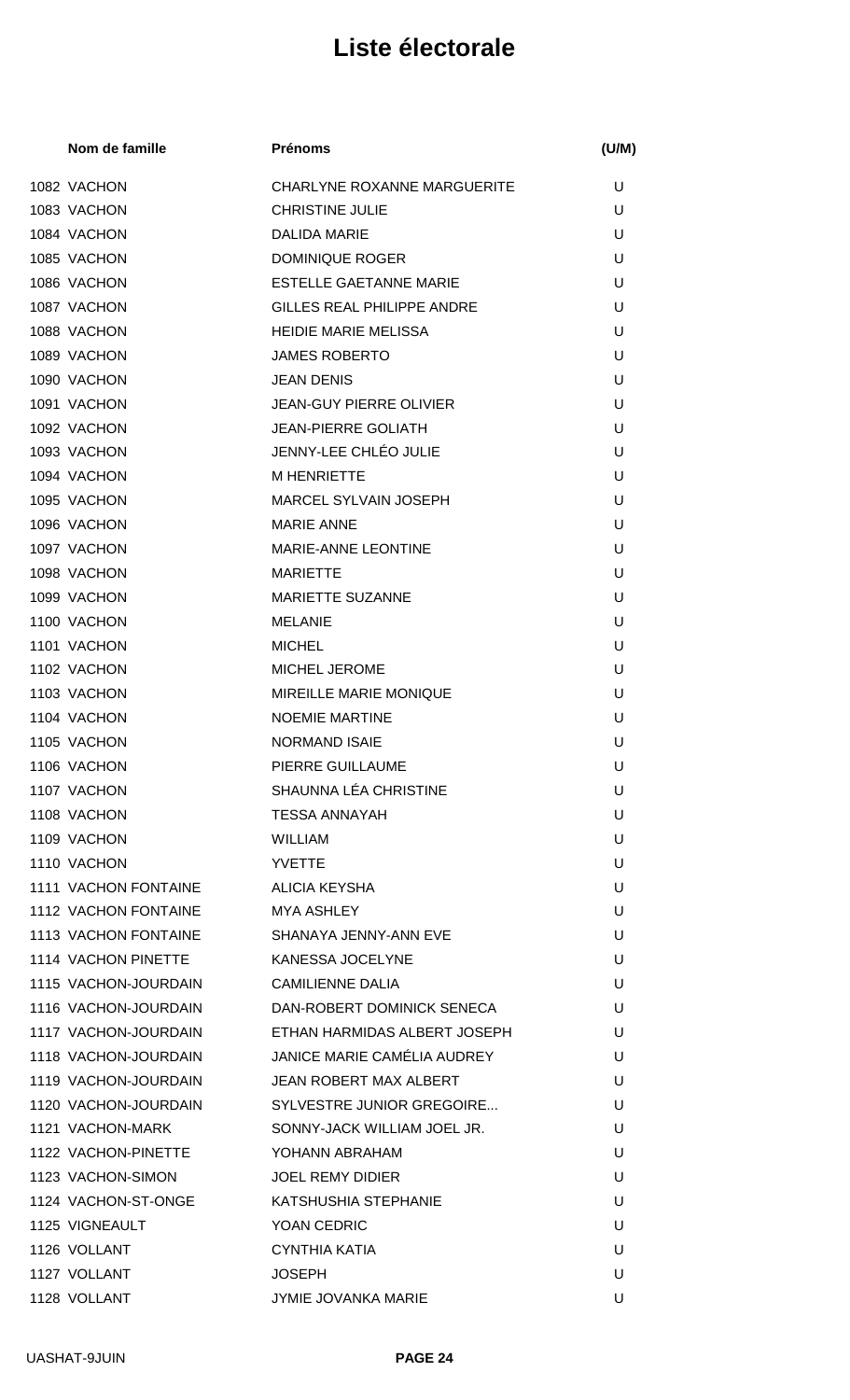| Nom de famille      | <b>Prénoms</b>                                        | (U/M) |
|---------------------|-------------------------------------------------------|-------|
| 1129 VOLLANT        | <b>SERGE GERARD</b>                                   | U     |
| 1130 VOLLANT        | YANNICK GENE                                          | U     |
| 1131 VOLLANT        | ADÉLARD JOSEPH                                        | U     |
| 1132 VOLLANT        | AN KANANINE                                           | U     |
| 1133 VOLLANT        | ANNIE ELIZABETH                                       | U     |
| 1134 VOLLANT        | <b>ANNIE MARIE</b>                                    | U     |
| 1135 VOLLANT        | <b>ANOUK SHEILA</b>                                   | U     |
| 1136 VOLLANT        | ASHLEY-SUSIE MARIE AMBER                              | U     |
| 1137 VOLLANT        | AUDREY ANNE ALYSSA PHILOMÈNE                          | U     |
| 1138 VOLLANT        | <b>BILLY JEFF PIERRE ANDRE</b>                        | U     |
| 1139 VOLLANT        | BRANDAN TEX JORDAN GEORGES                            | U     |
| 1140 VOLLANT        | CAROLINE MYRANDA CECILIA                              | U     |
| 1141 VOLLANT        | <b>DENISE MARIE JEANNE</b>                            | U     |
| 1142 VOLLANT        | DERRICK NAPOLÉON ILNOHASS MATSHISHU,<br><b>JOHNNY</b> | U     |
| 1143 VOLLANT        | DONALD LUC                                            | U     |
| 1144 VOLLANT        | DONAVAN HAROLD TSHINUEN                               | U     |
| 1145 VOLLANT        | EDGAR GILBERT MANUEL ROGER                            | U     |
| 1146 VOLLANT        | <b>EMMANUELLE</b>                                     | U     |
| 1147 VOLLANT        | <b>ERIC GHISLAIN</b>                                  | U     |
| 1148 VOLLANT        | <b>GERVAIS PATRICK ISARAEL ARTHUR</b>                 | U     |
| 1149 VOLLANT        | <b>GHYSLAIN HUGO</b>                                  | U     |
| 1150 VOLLANT        | <b>GILBERT MARC</b>                                   | U     |
| 1151 VOLLANT        | <b>HENRIETTE MARIE</b>                                | U     |
| 1152 VOLLANT        | J THOMMY JACQUES                                      | U     |
| 1153 VOLLANT        | <b>JACOB</b>                                          | U     |
| 1154 VOLLANT        | <b>JASON NIKKO MIKE</b>                               | U     |
| 1155 VOLLANT        | <b>JEANNE D'ARC</b>                                   | U     |
| 1156 VOLLANT        | JESSY-JAMES SERGE TRISTAN JONASE                      | U     |
| 1157 VOLLANT        | <b>JOCELYN DANY</b>                                   | U     |
| 1158 VOLLANT        | <b>JOSEPH FREDDY MICHAEL</b>                          | U     |
| 1159 VOLLANT        | <b>JOSEPH PATRICK</b>                                 | U     |
| 1160 VOLLANT        | LOUIS SEBASTIEN ANDY TSHAKAPES                        | U     |
| 1161 VOLLANT        | MARIE ALEXA JANE LOUISE                               | U     |
| 1162 VOLLANT        | <b>MARIE EVE</b>                                      | U     |
| 1163 VOLLANT        | <b>MARIE JEANNINE</b>                                 | U     |
| 1164 VOLLANT        | <b>MARIE ROSALIE</b>                                  | U     |
| 1165 VOLLANT        | MEGAN SUZIE ANNIE MARIE ANGEL                         | U     |
| 1166 VOLLANT        | <b>OMER JOSEPH</b>                                    | U     |
| 1167 VOLLANT        | PIEN TEMI NESHKA                                      | U     |
| 1168 VOLLANT        | RODOLPHE JOSEPH                                       | U     |
| 1169 VOLLANT        | <b>ROSE AIMEE</b>                                     | U     |
| 1170 VOLLANT        | <b>STEVEN SCOTT</b>                                   | U     |
| 1171 VOLLANT        | <b>THERESE</b>                                        | U     |
| 1172 VOLLANT        | <b>WILFRID JOSEPH ALBINI</b>                          | U     |
| 1173 VOLLANT        | <b>ZACHARIE MATHIEW</b>                               | U     |
| 1174 VOLLANT MICHEL | SHANNA MARIE CÉCILE                                   | U     |
|                     | 1175 VOLLANT-BLACKSMITH UNIAM GEORGES-ETIENNE         | U     |